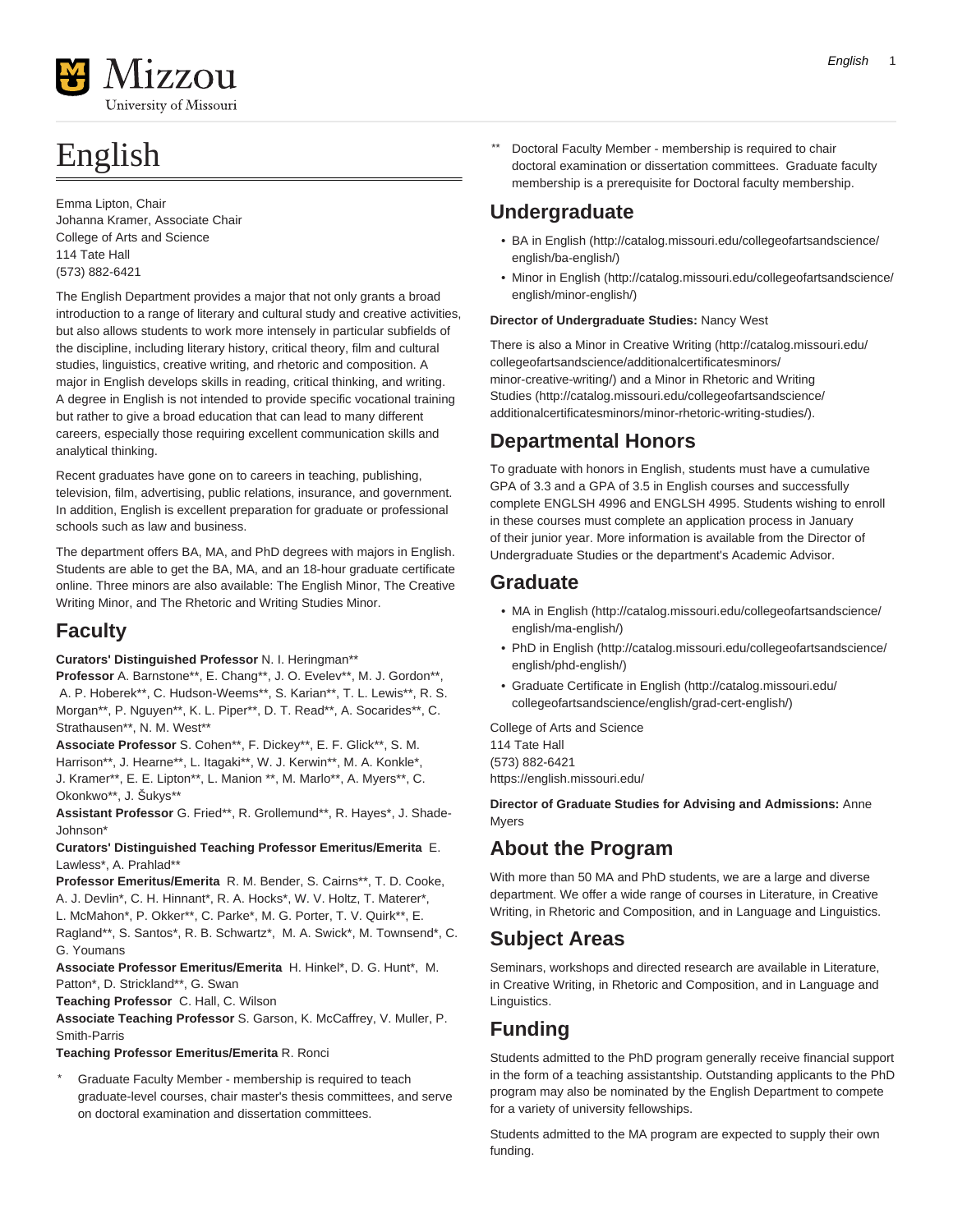

The deadline for application to the PhD program is January 1 (to begin in Fall semester of the same year).

The deadlines for application to the MA program are November 15 (to begin in spring semester of the following year), January 1 (to begin in summer or fall of the same year), and April 1 (to begin in fall semester of the same year).

# **Publishing and Editing Experience**

Many students will also have the opportunity to assist faculty in editing The Missouri Review, a nationally recognized journal of fiction, poetry, and essays; and Persea Books, a small, venerable publishing house; as well as having access to other publishing internships.

#### **ENGLSH 1000: Writing and Rhetoric**

Emphasizes rhetorical knowledge and writing as a process, including inventing, reading, researching, drafting, revising, and reflecting, applicable to all college courses. Successful completion of English 1000 within the first 40 hours of coursework and prior to enrolling in Writing Intensive courses is highly recommended.

**Credit Hours**: 3

#### **ENGLSH 1000H: Honors Writing and Rhetoric**

Emphasized rhetorical knowledge and writing as a process, including inventing, reading, researching, drafting, revising, and reflecting, applicable to all college courses. English 1000 is a prerequisite for any Writing Intensive course.

**Credit Hours**: 3 **Prerequisites:** Honors eligibility required

#### **ENGLSH 1010W: Missouri Transfer Equivalent to Comp 1**

Equivalent to COMP 1 taken at a Missouri Institutions. For transfer purposes only in accordance with the Missouri Department of Higher Education standards for the 42 general education block. Guaranteed transfer course as part of Missouri transfer policies. Fulfills MU lower division Writing Intensive.

**Credit Hour**: 1-10

#### **ENGLSH 1060: Human Language**

(same as ANTHRO 1060, SLHS 1060 and LINGST 1060). General introduction of various aspects of linguistic study. Elementary analysis of language data, with some attention to application of linguistic study to other disciplines.

**Credit Hours**: 3

#### **ENGLSH 1100: Reading Literature**

Introduces the student to the values, rigors, and pleasures of reading literature. Intended for first-year, non-English majors. No more than six hours may be taken in the Reading Literature Series.

**Credit Hours**: 3

#### **ENGLSH 1100H: Reading Literature - Honors**

Introduces the student to the values, rigors, and pleasures of reading literature. Intended for first-year, non-English majors. No more than six hours may be taken in the Reading Literature Series.

**Credit Hours**: 3

**Prerequisites:** Honors eligibility required

#### **ENGLSH 1106: Reading Literature, Beginnings to 1603** See ENGLSH 1100 course for description.

**Credit Hours**: 3

#### **ENGLSH 1107: Reading Literature, 1603 to 1789** See ENGLSH 1100 course for description.

**Credit Hours**: 3

**ENGLSH 1108: Reading Literature, 1789-1890**

See ENGLSH 1100 course for description.

**Credit Hours**: 3

#### **ENGLSH 1109: Reading Literature, 1890 to Present** See ENGLSH 1100 course for description.

**Credit Hours**: 3

#### **ENGLSH 1160: Themes in Literature**

Topics (e.g., The Idea of Progress, Images of Women) announced at time of registration. No more than six hours may be taken in the Themes in Literature series.

#### **Credit Hours**: 3

#### **ENGLSH 1160H: Themes in Literature - Honors**

Topics (e.g., The Idea of Progress, Images of Women) announced at time of registration. No more than six hours may be taken in the Themes in Literature series.

#### **Credit Hours**: 3

**Prerequisites:** Honors eligibility required

**ENGLSH 1166: Themes in Literature, Beginnings to 1603** See ENGLSH 1160 for course description.

**Credit Hours**: 3

#### **ENGLSH 1167: Themes in Literature, 1603 to 1789** See ENGLSH 1160 for course description.

**Credit Hours**: 3

#### **ENGLSH 1168: Themes in Literature, 1789 to 1890** See ENGLSH 1160 for course description.

**Credit Hours**: 3

#### **ENGLSH 1169: Themes in Literature, 1890 to Present** See ENGLSH 1160 for course description.

#### **Credit Hours**: 3

**ENGLSH 1169H: Themes in Literature, 1890 to Present - Honors** See ENGLSH 1160 for course description.

**Credit Hours**: 3 **Prerequisites:** Honors eligibility required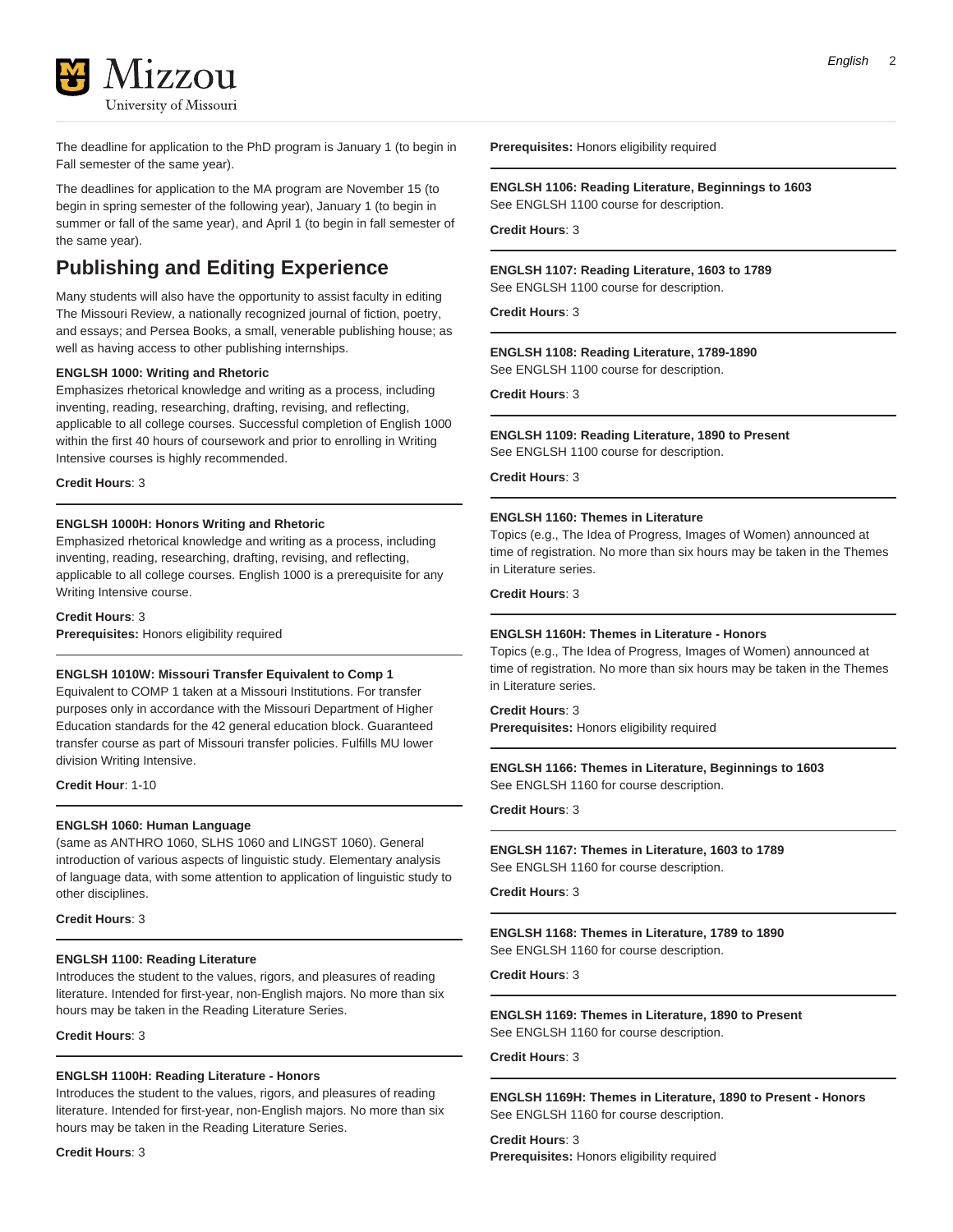

#### **ENGLSH 1200: Readings in British Literature**

Focuses on reading and interpreting selected texts in British literature. No more than six hours may be taken in Readings in British Literature Series.

#### **Credit Hours**: 3

**ENGLSH 1206: Readings in British Literature, Beginning to 1603** See ENGLSH 1200 for course description.

#### **Credit Hours**: 3

**ENGLSH 1207: Readings in British Literature, 1603 to 1789** See ENGLSH 1200 for course description.

#### **Credit Hours**: 3

**ENGLSH 1208: Readings in British Literature, 1789 to 1890** See ENGLSH 1200 for course description.

**Credit Hours**: 3

**ENGLSH 1209: Readings in British Literature, 1890 to Present** See ENGLSH 1200 for course description.

**Credit Hours**: 3

#### **ENGLSH 1210: Introduction to British Literature**

A basic introduction to the concepts, terms, and practices commonly encountered in literary study, presented by way of texts from the history of British literature that appropriately demonstrate such concepts, terms, and practices. Graded on A-F basis only.

#### **Credit Hours**: 3

#### **ENGLSH 1210H: Introduction to British Literature - Honors**

A basic introduction to the concepts, terms, and practices commonly encountered in literary study, presented by way of texts from the history of British literature that appropriately demonstrate such concepts, terms, and practices. This course is recommended for prospective majors. Graded on A-F basis only.

#### **Credit Hours**: 3

**Prerequisites:** honors eligibility required

#### **ENGLSH 1300: Readings in American Literature**

Focuses on reading and interpreting selected texts in American literature. No more than six hours may be taken in the Readings in American Literature series.

**Credit Hours**: 3

**ENGLSH 1307: Readings in American Literature, 1603 to 1789** See ENGLSH 1300 for course description.

#### **Credit Hours**: 3

**ENGLSH 1308: Readings in American Literature, 1789 to 1890** See ENGLSH 1300 for course description.

**Credit Hours**: 3

**ENGLSH 1309: Readings in American Literature, 1890 to Present** See ENGLSH 1300 for course description.

**Credit Hours**: 3

#### **ENGLSH 1310: Introduction to American Literature**

A basic introduction to the concepts, terms, and practices commonly encountered in literary study, presented by way of texts from the history of American literature that appropriately demonstrate such concepts, terms, and practices. Graded on A/F basis only.

**Credit Hours**: 3

#### **ENGLSH 1310H: Introduction to American Literature - Honors**

A basic introduction to the concepts, terms, and practices commonly encountered in literary study, presented by way of texts from the history of American literature that appropriately demonstrates such concepts, terms, and practices. Graded A-F basis only.

**Credit Hours**: 3

**Prerequisites:** Honors eligibility required

#### **ENGLSH 1400: Themes in African Diaspora Studies**

Topic (e.g. Writing Early Black Women's Spiritual Identity) announced at time of registration. No more than six hours may be taken in ENGLSH 1400.

**Credit Hours**: 3

#### **ENGLSH 1500: Creative Writing: Introduction to Creative Writing**

Introduces basic techniques of writing fiction, creative nonfiction, and poetry, including writing original works.

**Credit Hours**: 3

#### **ENGLSH 1510: Creative Writing: Introduction to Fiction**

Introduces basic narrative techniques, including writing original stories.

**Credit Hours**: 3

#### **ENGLSH 1520: Creative Writing: Introduction to Nonfiction Prose**

Introduces the range and basic techniques of creative nonfiction, including composing original work in the genre.

**Credit Hours**: 3

#### **ENGLSH 1530: Creative Writing: Introduction to Poetry**

Introduces basic poetic techniques, including writing original poems.

**Credit Hours**: 3

#### **ENGLSH 1700: Introduction to Folklore Genres**

(same as ANTHRO 1150). Course focus is on genres of folklore in both historic and contemporary contexts, as well as in people's daily lives. Genres include narrative, proverbs, oral poetry and rhyme, riddles, jokes, legends, epics, material culture and intangible expressive culture. Graded on A/F basis only.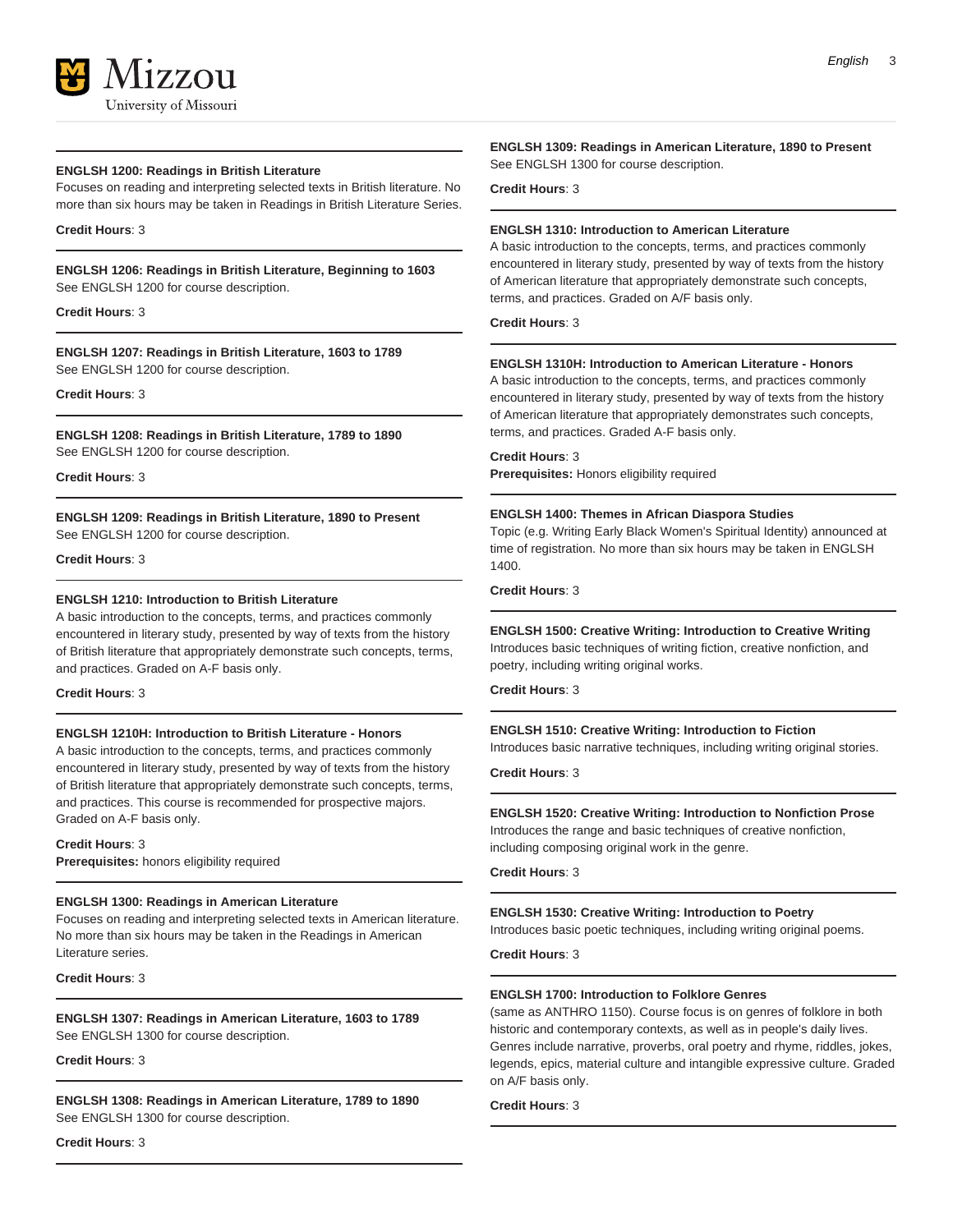

#### **ENGLSH 1700W: Introduction to Folklore Genres - Writing Intensive**

(same as ANTHRO 1150). Course focus is on genres of folklore in both historic and contemporary contexts, as well as in people's daily lives. Genres include narrative, proverbs, oral poetry and rhyme, riddles, jokes, legends, epics, material culture and intangible expressive culture. Graded on A/F basis only.

#### **Credit Hours**: 3

#### **ENGLSH 1800: Introduction to Film Studies**

(same as FILMS\_VS 1800). Introduction to terms and concepts for film analysis, including mise-en-scene, cinematography, editing, sound narrative, genre, and other elements. No credit for students who have completed FILMS\_VS 2810. Graded on A-F basis only.

#### **Credit Hours**: 3

**Prerequisites:** freshman and sophomores only or instructor's consent

#### **ENGLSH 1800H: Introduction to Film Studies - Honorss**

(same as FILMS\_VS 1800). Introduction to terms and concepts for film analysis, including mise-en-scene, cinematography, editing, sound narrative, genre, and other elements. No credit for students who have completed FILMS\_VS 2810. Graded on A-F basis only.

#### **Credit Hours**: 3

**Prerequisites:** freshman and sophomores only or instructor's consent; Honors eligibility required

#### **ENGLSH 1880: Introduction to Digital Media Production**

(same as DST\_VS 1880, FILMS\_VS 1880, ARTGE\_VS 1920, COMMUN 1880). Introduction to concepts and skills for Digital Storytelling, including media literacy and forms of narrative manifested historically and currently across a range of media. This course focuses on theories and concepts that support the critical analysis and creation of contemporary narrative in digital form with particular attention to audio, visual and written communication. Graded on A-F basis only.

#### **Credit Hours**: 3

**Prerequisites:** Enrollment limited to declared English majors during early registration

#### **ENGLSH 2000: Studies in English**

Underclass topics. Subjects vary from semester to semester. No more than six hours may be taken in the Topics in English Studies series.

**Credit Hours**: 3

#### **ENGLSH 2000H: Studies in English - Honors**

Underclass topics. Subjects vary from semester to semester. No more than six hours may be taken in the Topics in English Studies series.

#### **Credit Hours**: 3

**Prerequisites:** Honors eligibility required

#### **ENGLSH 2000HW: Studies in English - Honors/Writing Intensive**

Underclass topics. Subjects vary from semester to semester. No more than six hours may be taken in the Topics in English Studies series.

#### **Credit Hours**: 3

**Prerequisites:** Honors eligibility required

#### **ENGLSH 2000W: Studies in English - Writing Intensive**

Underclass topics. Subjects vary from semester to semester. No more than six hours may be taken in the Topics in English Studies series.

#### **Credit Hours**: 3

#### **ENGLSH 2005: Topics in English - Humanities**

Underclass topics. Subjects vary from semester to semester. May be repeated to 6 hours maximum.

**Credit Hours**: 3

**ENGLSH 2006: Studies in English, Beginning to 1603** See ENGLSH 2000 for course description.

**Credit Hour**: 1-3

#### **ENGLSH 2006W: Studies in English, Beginning to 1603 - Writing Intensive**

See ENGLSH 2000 for course description.

**Credit Hour**: 1-3

#### **ENGLSH 2009: Studies in English, 1890 to Present** See ENGLSH 2000 for course description.

**Credit Hour**: 1-3

#### **ENGLSH 2010: Intermediate Composition**

Provides intensive guided practice in expository and persuasive writing.

**Credit Hours**: 3 **Prerequisites:** ENGLSH 1000

#### **ENGLSH 2015H: Theory and Practice of Tutoring Writing Seminar - Honors**

(same as GN\_HON 2015H). Addresses both the theory and practice of tutoring and the foundations of good writing. This course also qualifies students for a part-time job working as Writing Center/Online Writery tutors in future semester.

#### **Credit Hours**: 3

**Prerequisites:** ENGLSH 1000; instructor's consent. Honors eligibility required

#### **ENGLSH 2015HW: Theory and Practice of Tutoring Writing Seminar - Honors/Writing Intensive**

(same as GN\_HON 2015H). Addresses both the theory and practice of tutoring and the foundations of good writing. This course also qualifies students for a part-time job working as Writing Center/Online Writery tutors in future semester.

#### **Credit Hours**: 3

**Prerequisites:** ENGLSH 1000; instructor's consent. Honors eligibility required

#### **ENGLSH 2030: Professional Writing**

Introduction to the communication required in any professional field, including basic letters and resumes, reviews, reports, and electronic networking, culminating in an extensive report and a related oral presentation.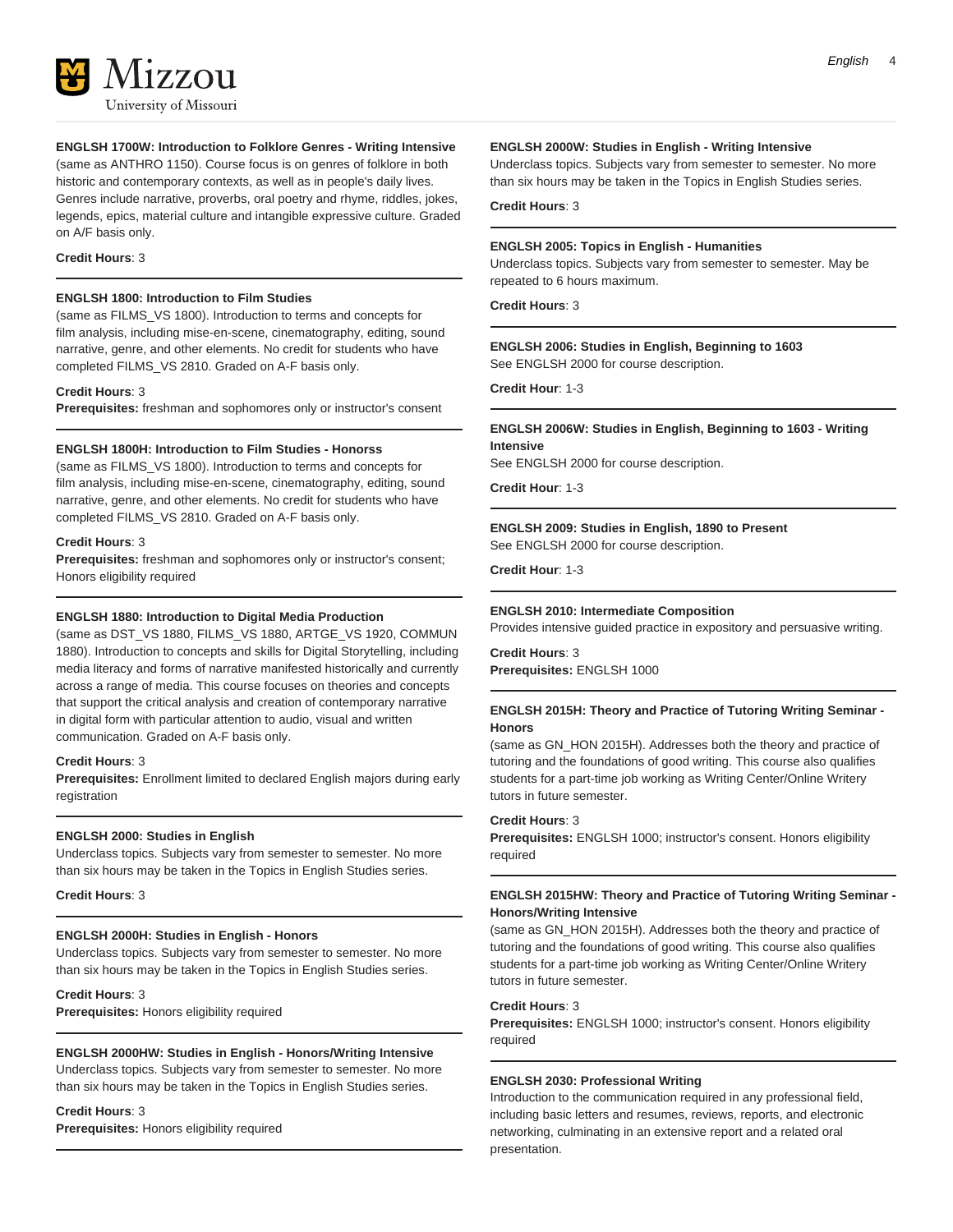

**Credit Hours**: 3 **Prerequisites:** ENGLSH 1000

#### **ENGLSH 2100: Writing About Literature**

Introduces the student to reading in three or four genres (fiction, poetry, drama, and non-fiction) and to literary concepts and terms and their application in literary analysis.

#### **Credit Hours**: 3 **Prerequisites:** ENGLSH 1000

#### **ENGLSH 2100H: Writing About Literature - Honors**

Introduces the student to reading in three or four genres (fiction, poetry, drama, and non-fiction) and to literary concepts and terms and their application in literary analysis.

#### **Credit Hours**: 3

**Prerequisites:** ENGLSH 1000. Honors eligibility required

#### **ENGLSH 2140: Twentieth-Century Literature**

A multi-genre survey emphasizing American and British works within the intellectual and cultural context of our time.

**Credit Hours**: 3 **Recommended:** ENGLSH 1000

#### **ENGLSH 2140W: Twentieth-Century Literature - Writing Intensive**

A multi-genre survey emphasizing American and British works within the intellectual and cultural context of our time.

#### **Credit Hours**: 3 **Recommended:** ENGLSH 1000

#### **ENGLSH 2150: Popular Literature**

Study of literary genres, such as science fiction and the detective novel, that may be overlooked in traditional literature classes.

**Credit Hours**: 3 **Recommended:** ENGLSH 1000

#### **ENGLSH 2150W: Popular Literature - Writing Intensive**

Study of literary genres, such as science fiction and the detective novel, that may be overlooked in traditional literature classes.

#### **Credit Hours**: 3 **Recommended:** ENGLSH 1000

#### **ENGLSH 2155: Introduction to World Literatures**

Presents and puts into context works by writers from different nations or ethnic backgrounds; includes works in two or more literary genres. No more than six hours may be taken in the Introduction to World Literature series.

**Credit Hours**: 3

#### **ENGLSH 2159: Introduction to World Literatures, 1890 to Present**

Presents and puts into context works by writers from different nations or ethnic backgrounds, includes works in two or more literary genres. No more than six hours may be taken in the Introduction to World Literature series.

#### **Credit Hours**: 3

#### **ENGLSH 2160: Major Authors**

Focuses on the works of a single writer (e.g., Shakespeare) or set of writers (e.g., William Faulkner and Flannery O'Connor). Topic announced at time of registration. No more than six hours may be taken in the Major Authors series.

**Credit Hours**: 3 **Recommended:** ENGLSH 1000

#### **ENGLSH 2167: Major Authors, 1603 TO 1789**

See ENGLSH 2160 for course description.

**Credit Hours**: 3

#### **ENGLSH 2168: Major Authors, 1789 to 1890**

See ENGLSH 2160 for course description.

**Credit Hours**: 3

#### **ENGLSH 2169: Major Authors, 1890 to Present**

See ENGLSH 2160 for course description.

**Credit Hours**: 3

#### **ENGLSH 2180: Introduction to Women's Literature**

(same as WGST 2180). A study of traditional and nontraditional literature written by women from the perspective of feminist themes-love, power, work, family and other relations. No more than six hours may be taken in the Introduction to Women's Literature series.

**Credit Hours**: 3 **Recommended:** ENGLSH 1000

#### **ENGLSH 2180W: Introduction to Women's Literature - Writing Intensive**

(same as WGST 2180W). A study of traditional and nontraditional literature written by women from the perspective of feminist themes-love, power, work, family and other relations. No more than six hours may be taken in the Introduction to Women's Literature series.

**Credit Hours**: 3 **Recommended:** ENGLSH 1000

#### **ENGLSH 2186: Introduction to Women's Literature, Beginning to 1603**

(same as WGST 2186). See ENGLSH 2180 for course description.

**Credit Hours**: 3

**ENGLSH 2187: Introduction to Women's Literature, 1603 to 1789** (same as WGST 2187). See ENGLSH 2180 for course description.

**Credit Hours**: 3

**ENGLSH 2188: Introduction to Women's Literature, 1789 to 1890** (same as WGST 2188). See ENGLSH 2180 for course description.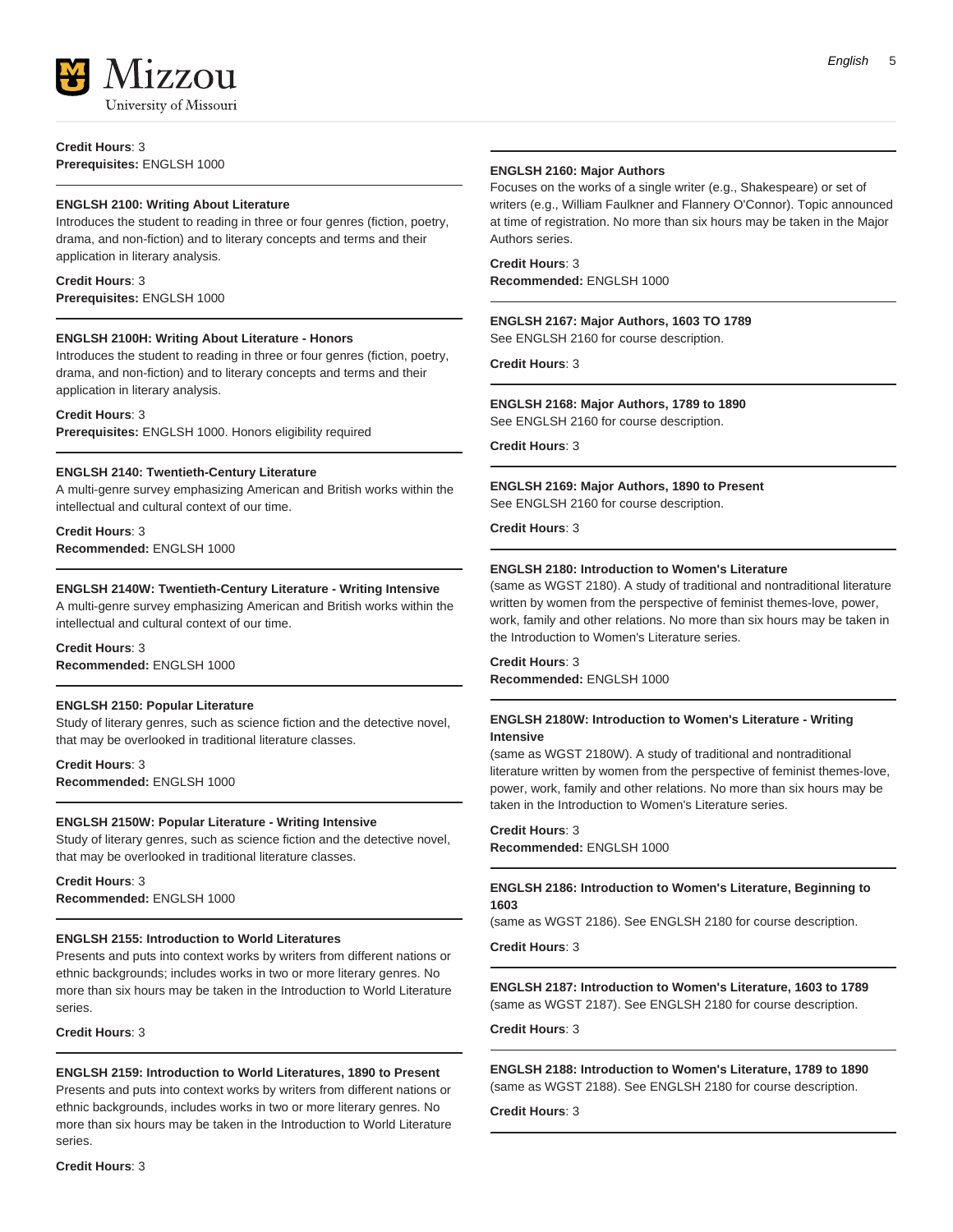

#### **ENGLSH 2189W: Introduction to Women's Literature, 1890 to Present - Writing Intensive**

(same as WGST 2189W). See ENGLSH 2180 for course description.

**Credit Hour**: 1-3

#### **ENGLSH 2200: Studies in British Literature**

Topic (e.g., Gothic Literature, The Domestic Novel) announced at time of registration. No more than six hours may be taken in the Topics in British Literature series.

**Credit Hours**: 3 **Recommended:** ENGLSH 1000

#### **ENGLSH 2200H: Studies in British Literature - Honors**

Topic (e.g., Gothic Literature, The Domestic Novel) announced at time of registration. No more than six hours may be taken in the Topics in British Literature series.

**Credit Hours**: 3

**Prerequisites:** Honors eligibility required **Recommended:** ENGLSH 1000

#### **ENGLSH 2200W: Studies in British Literature - Writing Intensive**

Topic (e.g., Gothic Literature, The Domestic Novel) announced at time of registration. No more than six hours may be taken in the Topics in British Literature series.

**Credit Hours**: 3 **Recommended:** ENGLSH 1000

### **ENGLSH 2206: Studies in British Literature, Beginning to 1603**

See ENGLSH 2200 for course description.

**Credit Hours**: 3

**ENGLSH 2207: Studies in British Literature, 1603 to 1789** See ENGLSH 2200 for course description.

**Credit Hours**: 3

**ENGLSH 2208: Studies in British Literature, 1789 to 1890** See ENGLSH 2200 for course description.

**Credit Hours**: 3

**ENGLSH 2209W: Studies in British Literature, 1890 to Present - Writing Intensive** See ENGLSH 2200 for course description.

**Credit Hours**: 3

#### **ENGLSH 2300: Studies in American Literature**

Topic (e.g., American Culture, The Frontier) announced at time of registration. No more than six hours may be taken in the Topics in American Literature series.

**Credit Hours**: 3

**Recommended:** ENGLSH 1000

#### **ENGLSH 2300W: Studies in American Literature - Writing Intensive**

Topic (e.g., American Culture, The Frontier) announced at time of registration. No more than six hours may be taken in the Topics in American Literature series.

**Credit Hours**: 3 **Recommended:** ENGLSH 1000

**ENGLSH 2306: Studies in American Literature, Beginning to 1603** See ENGLSH 2300 for course description.

**Credit Hours**: 3

**ENGLSH 2307: Studies in American Literature, 1603 to 1789** See ENGLSH 2300 for course description.

**Credit Hours**: 3

**ENGLSH 2308: Studies in American Literature, 1789-1890** See ENGLSH 2300 for course description.

**Credit Hours**: 3

**ENGLSH 2309: Studies in American Literature, 1890 to Present** See ENGLSH 2300 for course description.

**Credit Hours**: 3

#### **ENGLSH 2309W: Studies in American Literature, 1890 to Present - Writing Intensive**

See ENGLSH 2300 for course description.

**Credit Hours**: 3

#### **ENGLSH 2310: Missouri Writers**

A survey of literature written by Missourians. Graded on A-F basis only.

**Credit Hours**: 3 **Recommended:** ENGLSH 1000

#### **ENGLSH 2310H: Missouri Writers - Honors**

A survey of literature written by Missourians. Graded on A-F basis only.

**Credit Hours**: 3 **Prerequisites:** Honors eligibility required **Recommended:** ENGLSH 1000

#### **ENGLSH 2311: The Art and Science of Living**

(same as PSYCH 2311). This course exposes students to the ways in which the most essential topics of their everyday lives (i.e. happiness, intimacy, money, despair) have long been taken up by both scientists and artists alike. Graded on A-F basis only.

**Credit Hours**: 3 **Recommended:** ENGLSH 1000

#### **ENGLSH 2400: Introduction to African Diaspora Literature**

(same as BL\_STU 2400). Introduces students to African Diaspora literature with an emphasis on literature written originally in English. No more than six hours may be taken in the Introduction to African Diaspora Literature series.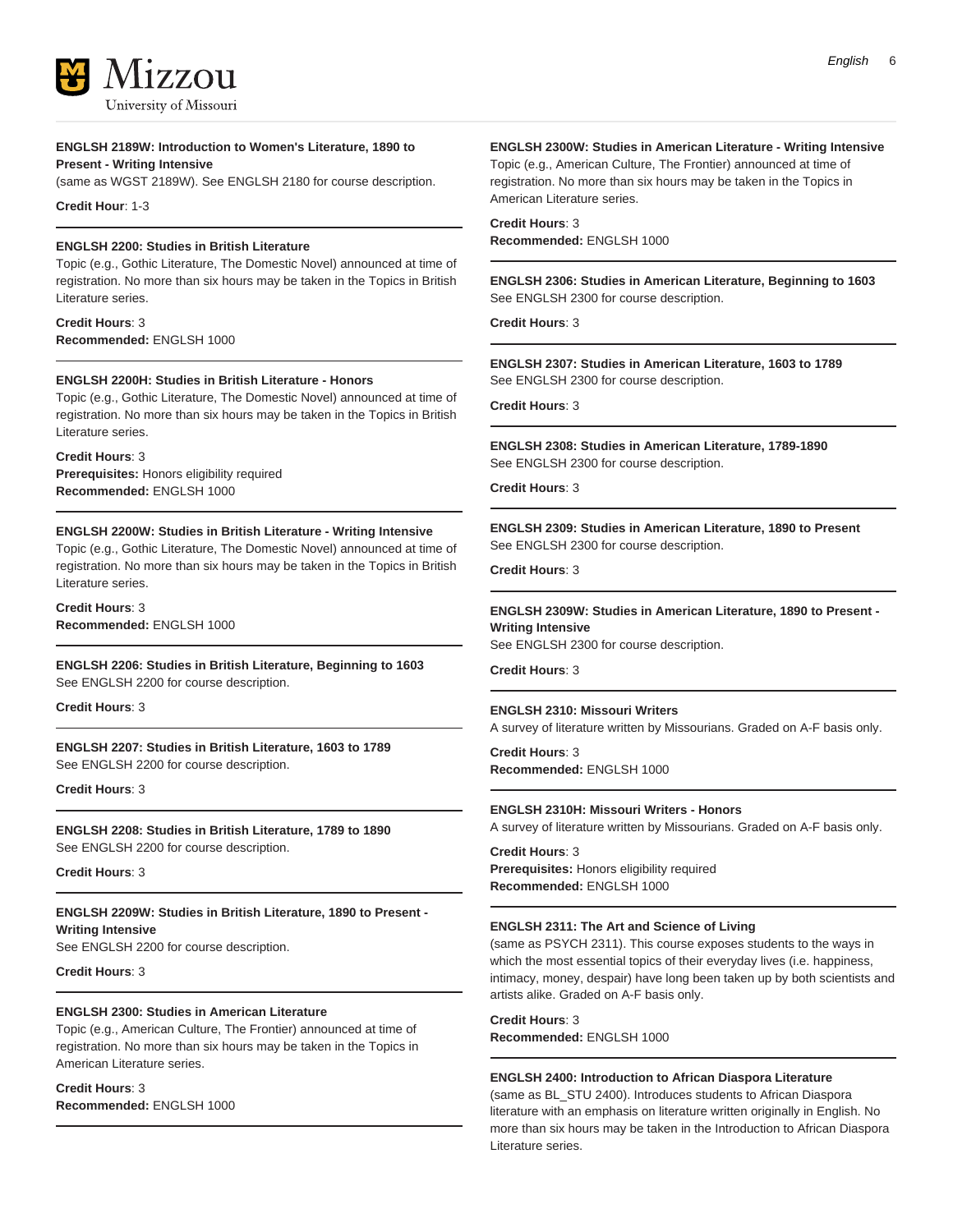

**Credit Hours**: 3 **Recommended:** ENGLSH 1000

#### **ENGLSH 2407: Introduction to African Diaspora Literature, 1603 to 1789**

(same as BL\_STU 2407). See ENGLSH 2400 for course description.

**Credit Hours**: 3

#### **ENGLSH 2408: Introduction to African Diaspora Literature, 1789 to 1890**

(same as BL\_STU 2408). See ENGLSH 2400 for course description.

**Credit Hours**: 3

#### **ENGLSH 2490: Introduction to Indigenous Literatures**

(same as PEA\_ST 2490). Introduces students to global indigenous literatures in English and translation. Graded on A-F basis only.

**Credit Hours**: 3

#### **ENGLSH 2510: Creative Writing: Intermediate Fiction**

Provides intensive guided practice in the writing of short fiction.

**Credit Hours**: 3

#### **ENGLSH 2520: Creative Writing: Intermediate Nonfiction Prose**

Provides guided practice in the writing of creative nonfiction.

**Credit Hours**: 3

#### **ENGLSH 2530: Creative Writing: Intermediate Poetry**

Provides intensive guided practice in the writing of poetry.

**Credit Hours**: 3

#### **ENGLSH 2560: Beginning Playwriting**

(same as THEATR 2920). Study and practice of playwriting fundamentals; emphasizes the one-act play.

**Credit Hours**: 3

#### **ENGLSH 2601: Languages of Africa**

(same as BL\_STU 2601, LINGST 2601). Introduction to the diversity of the 2000+ African languages, including first-hand experience exploring a few in detail with native speakers. Features of African languages are compared with others of the world. Political and social aspects of language in Africa are discussed.

**Credit Hours**: 3

#### **ENGLSH 2700: Introduction to Folklore Field Research**

(same as ANTHRO 2150). Course will focus on the specifics of how to identify, collect, preserve and document folklore within communities.

#### **Credit Hours**: 3 **Recommended:** ENGLSH 1000

#### **ENGLSH 2830: American Film History I, 1895-1950**

(same as FILMS\_VS 2830). Examines the development of American cinema in relation to other national cinemas, from 1895-1950. No credit for students who have completed ENGLSH 1810 or FILM\_S 1810.

#### **Credit Hours**: 3

**Prerequisites:** ENGLSH 1800 or FILMS\_VS 1800 **Recommended:** ENGLSH 1000

#### **ENGLSH 2840: American Film History II, 1950-Present**

(same as FILMS\_VS 2840). Examines American film history in an international context, from 1950-present. No credit for students who have completed ENGLSH 1820 or FILMS\_VS 1820.

**Credit Hours**: 3

**Prerequisites:** ENGLSH 1800 or FILMS\_VS 1800

#### **ENGLSH 2860: Film Themes and Genres**

(same as FILMS\_VS 2860, DST\_VS 2860). Topics (e.g. Film noir, African-American filmmakers, Food and Film, The Western) announced at time of registration. No more than six hours may be taken in ENGLSH 2680.

**Credit Hours**: 3 **Recommended:** ENGLSH 1000

#### **ENGLSH 2870W: Film and Literature - Writing Intensive**

(same as FILMS\_VS 2870W). Explores the complex interplay between film and literature in order to gain an understanding of the possibilities and problems - involved in the transposition from literature to film. Graded on A-F basis only.

**Credit Hours**: 3 **Prerequisites:** ENGLSH 1000

#### **ENGLSH 2885: Digital Storytelling Animation Production I**

(same as DST\_VS 2885). Introduction to all aspects of digital animation and elements of the 3D computer animation production pipeline, including story drafting and production planning, polygonal modeling and texturing, rigging, key framing, lighting, compositing rendered images, and editing into a short finished film. Graded on A-F basis only.

#### **Credit Hours**: 3

**Prerequisites:** DST\_VS 1880 or ENGLSH 1880 or FILMS\_VS 1880 or ARTGE\_VS 1920 or instructor consent. Enrollment limited to declared English majors during early enrollment

#### **ENGLSH 3000: Intermediate Studies in English**

An intermediate examination of subjects within English studies. Subjects vary from semester to semester.

**Credit Hour**: 1-3

#### **ENGLSH 3005: Topics in English - Humanities**

Organized study of selected topics in English. Subject may vary from semester to semester.

**Credit Hour**: 1-3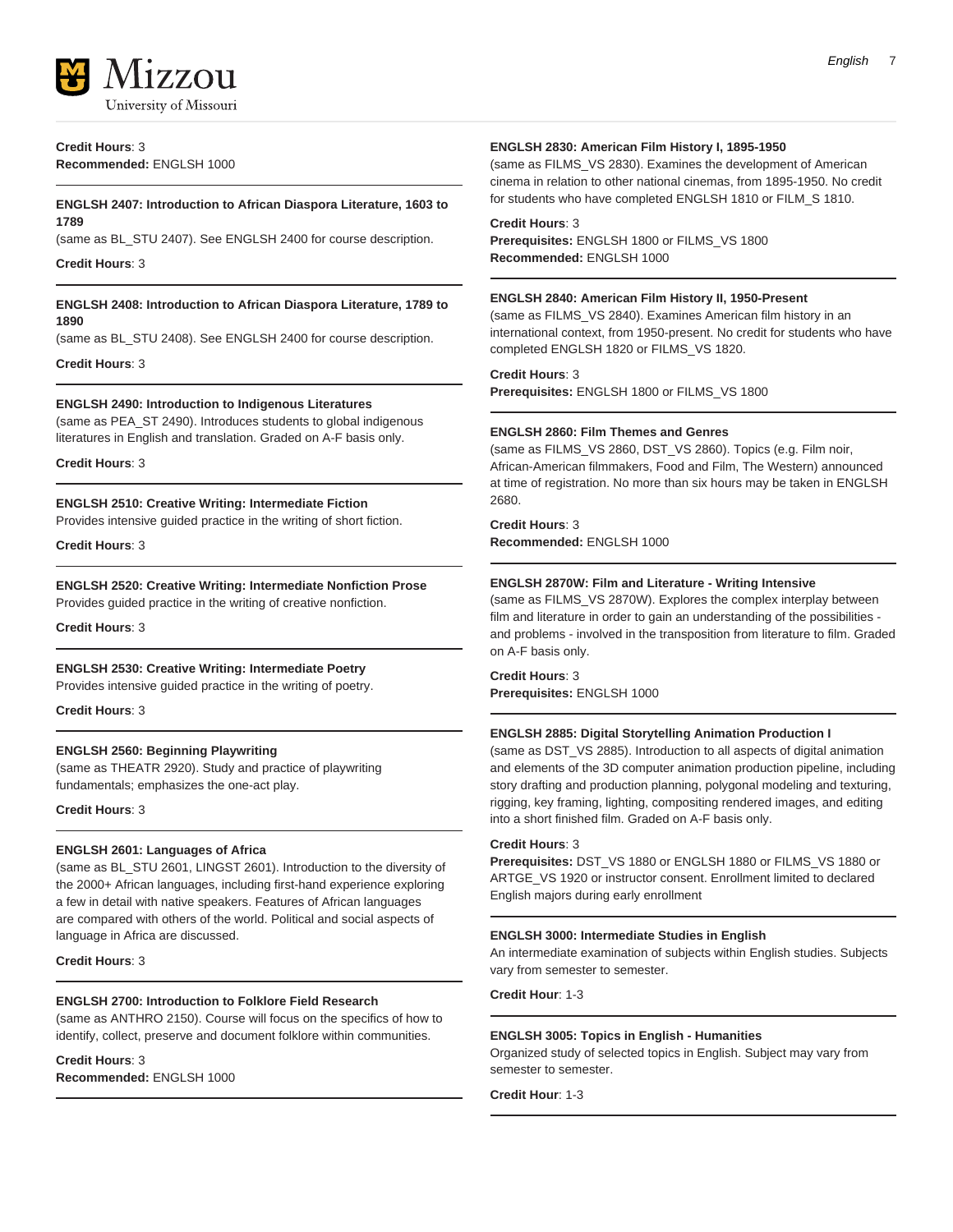# 17.7.011 University of Missouri

#### **ENGLSH 3010: Advanced Composition**

An intensive writing workshop in which student essays and related texts receive close reading and analysis. Focus (e.g. The Essay, The Research Paper) announced at time of registration.

#### **Credit Hours**: 3

#### **ENGLSH 3080: Sexuality and Gender Theory**

(same as WGST 3080). Examination of major theoretical approaches and debates in the study of gender and sexuality, with particular attention to the intersection of culture, representation, and identity. May be repeated to 6 hours with department consent.

**Credit Hours**: 3

#### **ENGLSH 3100: Introduction to Literary Theory**

Introduction to the range of theoretical approaches to the study of literature; intended as a broad survey of literary theory, whether from the Classical era onward or 20th century literary theory and beyond.

**Credit Hours**: 3 **Prerequisites:** ENGLSH 1000

#### **ENGLSH 3110: Special Themes in Literature**

Topics (e.g., Postmodernism, Representations of Nature) announced at time of registration. No more than six hours may be taken in the Special Themes in Literature series.

**Credit Hour**: 1-3 **Prerequisites:** ENGLSH 1000

#### **ENGLSH 3110H: Special Themes in Literature - Honors**

Topics (e.g., Postmodernism, Representations of Nature) announced at time of registration. No more than six hours may be taken in the Special Themes in Literature series.

**Credit Hour**: 1-3 **Prerequisites:** ENGLSH 1000, Honors eligibility required

#### **ENGLSH 3110W: Special Themes in Literature - Writing Intensive**

Topics (e.g., Postmodernism, Representations of Nature) announced at time of registration. No more than six hours may be taken in the Special Themes in Literature series.

**Credit Hour**: 1-3 **Prerequisites:** ENGLSH 1000

**ENGLSH 3116: Special Themes in Literature, Beginning to 1603** See ENGLSH 3110 for course descriptions.

**Credit Hours**: 3

**ENGLSH 3116W: Special Themes in Literature, Beginning to 1603 - Writing Intensive** See ENGLSH 3110 for course descriptions.

**Credit Hours**: 3

**ENGLSH 3118H: Special Themes in Literature, 1789 to 1890 - Honors** See ENGLSH 3110H for course descriptions.

**Credit Hours**: 3

**Prerequisites:** Honors eligibility required

#### **ENGLSH 3119: Special Themes in Literature, 1890 to Present** See ENGLSH 3110 for course descriptions.

**Credit Hours**: 3

#### **ENGLSH 3170: World Dramatic Literature**

(same as THEATR 3700). Survey of world drama from Greeks to present, focusing on structure, theory, and performance. Graded on A-F basis only.

**Credit Hours**: 3

**Recommended:** sophomore standing

#### **ENGLSH 3170W: World Dramatic Literature - Writing Intensive**

(same as THEATR 3700). Survey of world drama from Greeks to present, focusing on structure, theory, and performance. Graded on A-F basis only.

**Credit Hours**: 3 **Recommended:** sophomore standing

#### **ENGLSH 3180: Survey of Women Writers**

(same as WGST 3180). A study of writing by women from the Middle Ages to the present.

**Credit Hours**: 3

#### **ENGLSH 3180H: Survey of Women Writers - Honors**

A study of writing by women from the Middle Ages to the present.

#### **Credit Hours**: 3

**Prerequisites:** Honors eligibility required

#### **ENGLSH 3180W: Survey of Women Writers - Writing Intensive**

(same as WGST 3180). A study of writing by women from the Middle Ages to the present.

#### **Credit Hours**: 3

### **ENGLSH 3200: Survey of British Literature: Beginnings to 1784**

Historical survey from beginnings of British literature through the age of Johnson, with readings representing significant writers, works and currents of thought.

**Credit Hours**: 3 **Prerequisites:** ENGLSH 1000

#### **ENGLSH 3200W: Survey of British Literature: Beginnings to 1784 - Writing Intensive**

Historical survey from beginnings of British literature through the age of Johnson, with readings representing significant writers, works and currents of thought.

**Credit Hours**: 3 **Prerequisites:** ENGLSH 1000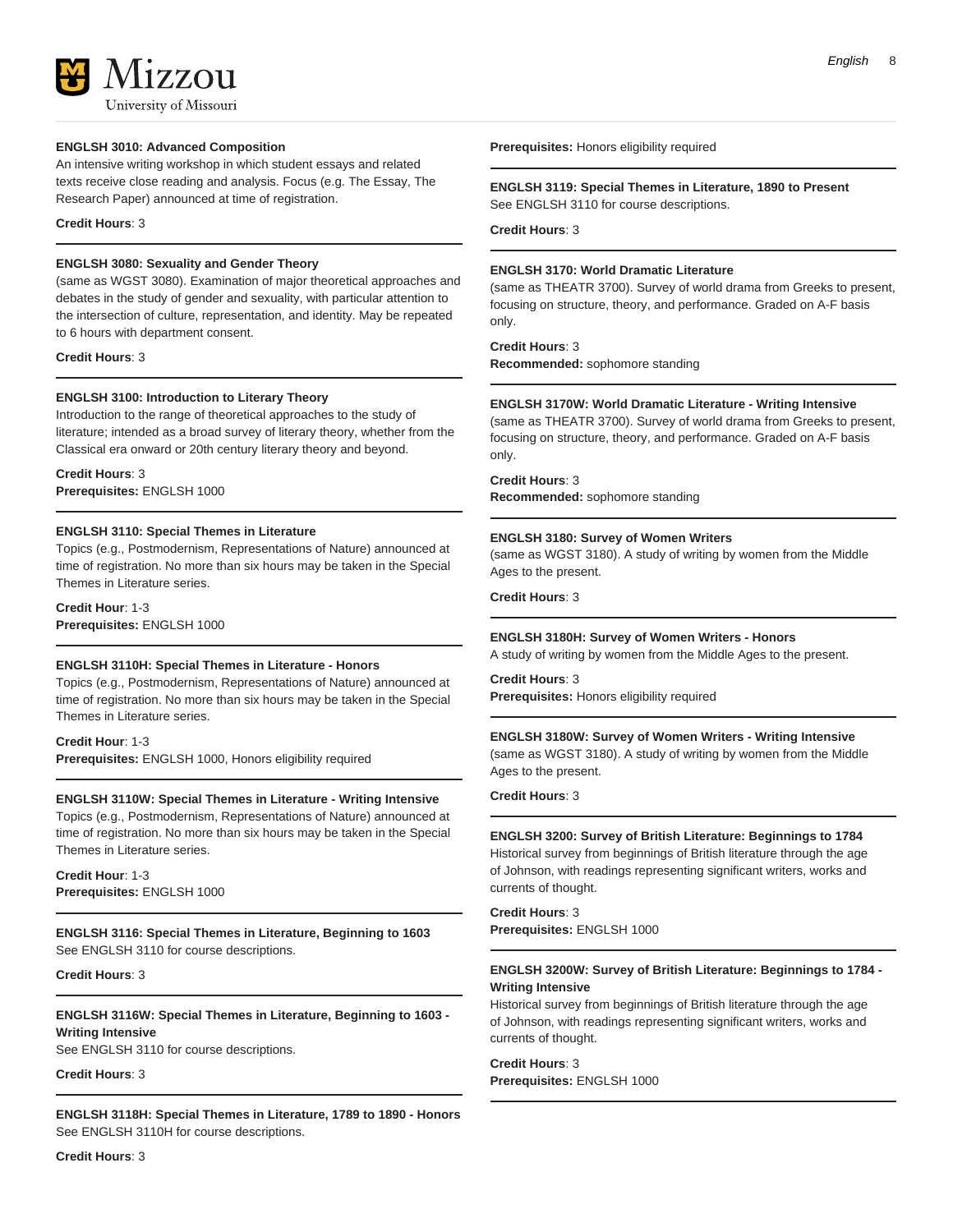

#### **ENGLSH 3210: Survey of British Literature: Romanticism to the Present**

Historical survey of British literature from the Romantic period to the present, emphasizing important writers and significant intellectual and cultural movements.

#### **Credit Hours**: 3 **Prerequisites:** ENGLSH 1000

#### **ENGLSH 3210H: Survey of British Literature: Romanticism to the Present - Honors**

Historical survey of British literature from the Romantic period to the present, emphasizing important writers and significant intellectual and cultural movements.

#### **Credit Hours**: 3

**Prerequisites:** ENGLSH 1000; Honors eligibility required

#### **ENGLSH 3210W: Survey of British Literature: Romanticism to the Present - Writing Intensive**

Historical survey of British literature from the Romantic period to the present, emphasizing important writers and significant intellectual and cultural movements.

#### **Credit Hours**: 3 **Prerequisites:** ENGLSH 1000

#### **ENGLSH 3300: Survey of American Literature: Beginnings to 1865**

A survey of major writers and movements in American literature from Colonialism to Romanticism.

#### **Credit Hours**: 3 **Prerequisites:** ENGLSH 1000

#### **ENGLSH 3300W: Survey of American Literature: Beginnings to 1865 - Writing Intensive**

A survey of major writers and movements in American literature from Colonialism to Romanticism.

#### **Credit Hours**: 3 **Prerequisites:** ENGLSH 1000

#### **ENGLSH 3310: Survey of American Literature: 1865-Present**

A survey of major writers and movements in American literature from realism to postmodernism.

**Credit Hours**: 3 **Prerequisites:** ENGLSH 1000

#### **ENGLSH 3310W: Survey of American Literature: 1865-Present - Writing Intensive**

A survey of major writers and movements in American literature from realism to postmodernism.

#### **Credit Hours**: 3

**Prerequisites:** ENGLSH 1000

#### **ENGLSH 3400: Survey of African American Literature, Beginnings to 1900**

(same as BL\_STU 3400). A survey of major authors and movements in African American literature from its beginnings to 1900.

**Credit Hours**: 3 **Prerequisites:** ENGLSH 1000

#### **ENGLSH 3400W: Survey of African American Literature, Beginnings to 1900 - Writing Intensive**

(same as BL\_STU 3400). A survey of major authors and movements in African American literature from its beginnings to 1900.

#### **Credit Hours**: 3 **Prerequisites:** ENGLSH 1000

#### **ENGLSH 3410: Survey of African American Literature, 1900-Present**

(same as BL\_STU 3410). A survey of major authors and movements in African American literature from 1900 to the present.

#### **Credit Hours**: 3

**Prerequisites:** ENGLSH 1000

#### **ENGLSH 3430: Introduction to African Diaspora Literary Theory**

Introduction to the range of theoretical approaches to the study of African Diaspora literature, with particular attention to the diverse socio-political contexts that undergird range of literary, historical, and cultural theories; intended as a broad survey of African Diaspora literary theory, whether from the Slavery era onward or 20th century literary theory and beyond. May be repeated for credit with consent.

#### **Credit Hours**: 3

**Prerequisites:** ENGLSH 1000

#### **ENGLSH 3490: Special Themes in Native American and Indigenous Studies**

(same as PEA\_ST 3490). Topics (e.g., Indigenous Novel; Oral Tradition; Indigenous Science Fiction; Law and Indigenous Literature) announced at the time of registration. Graded on A-F basis only.

#### **Credit Hours**: 3

#### **ENGLSH 3560: Intermediate Playwriting**

(same as THEATR 3920). Intermediate study of the writing process as applied to theatre, leading to the creation of a full-length play to be considered for production.

### **Credit Hours**: 3

**Prerequisites:** ENGLSH 2560

#### **ENGLSH 3560W: Intermediate Playwriting - Writing Intensive**

(same as THEATR 3920W). Intermediate study of the writing process as applied to theatre, leading to the creation of a full-length play to be considered for production.

**Credit Hours**: 3 **Prerequisites:** ENGLSH 2560

#### **ENGLSH 3570: Performance of Literature**

(same as COMMUN 3570 and THEATR 3200). Analysis and oral interpretation of literary works. Graded on A-F basis only.

#### **Credit Hours**: 3

**Recommended:** sophomore standing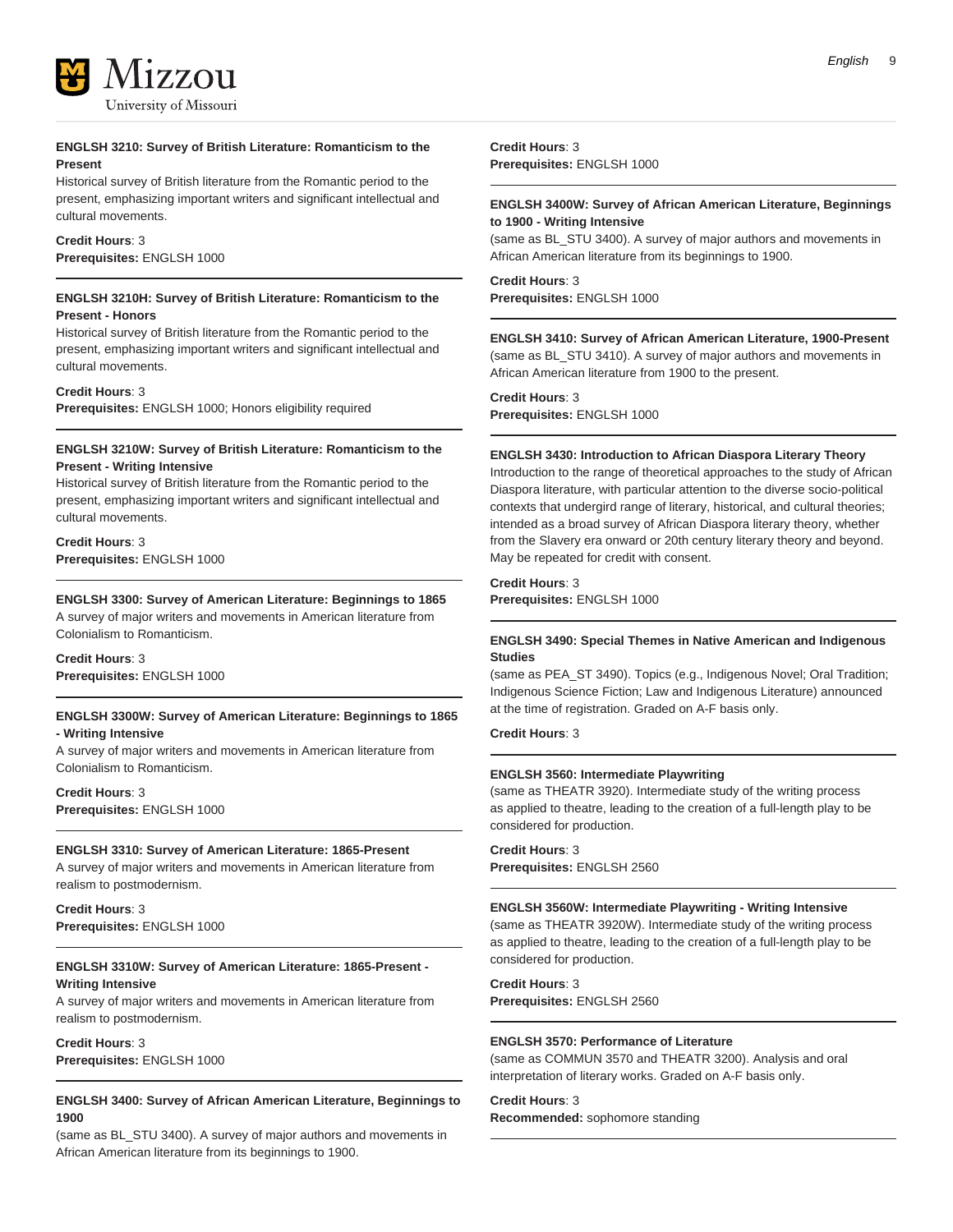# 17.7011 University of Missouri

#### **ENGLSH 3620: Languages of the World**

(same as LINGST 3620). Introduction to the diversity of the world's languages emphasizing historical relations and structural similarities and differences.

#### **Credit Hours**: 3

#### **ENGLSH 3700: American Folklore**

(same as ANTHRO 3150). Focus on regional and ethnic folklore; emphasis on analysis of folklore in context. Requirements include book reports and two analytical papers based on student field research. May be repeated for a maximum of six hours with department's consent.

**Credit Hours**: 3

#### **ENGLSH 3820: Major Directors**

(same as FILMS\_VS 3820, RM\_LAN 3820). Topics (e.g. Hitchcock, Kubrick, Fellini, Allen, Kurosawa, Wilder) announced at time of registration. Only 6 hours may be taken for credit toward major. Graded on A/F basis only.

**Credit Hours**: 3 **Prerequisites:** ENGLSH 1000

#### **ENGLSH 3850: Studies in Film History**

(same as FILMS\_VS 3850). Topics (e.g. Classical Period of Hollywood cinema, silent era, Post-WWII American film, German Weimar cinema, French New Wave) announced at time of registration. Only 6 hours count as credit toward major.

#### **Credit Hours**: 3

**Prerequisites:** ENGLSH 1000

#### **ENGLSH 3855: Documentary Film**

(same as FILMS\_VS 3855, DST\_VS 3855). Surveys the history of documentary film including the development of subgenres, sound and voice over in documentary, re-enactment, ethical issues in documentary film production, and more. Graded on A-F basis only.

#### **Credit Hours**: 3

**Prerequisites:** ENGLSH 1000

#### **ENGLSH 3880W: Writing and Theory for Digital Media - Writing Intensive**

(same as DST\_VS 3880W). Writing and Theory for Digital Media teaches the skills, methods and theoretical frameworks needed to write for new media. Students will study and practice writing for web-based and digital media platforms, including blogs, podcasts, vlogs, and the emerging possibilities of locative and interactive media. Assignments emphasize the professional and creative possibilities of new media production. In addition to the hands-on creation for audio, screen-based, networked, and hybrid forms of digital media, students will also read, discuss, and write about work by new media theorists. Graded on A-F basis only.

#### **Credit Hours**: 3

**Prerequisites:** DST\_VS 1880 or ENGLSH 1880 or FILMS\_VS 1880 or ARTGE\_VS 1920 or instructor consent. Enrollment limited to declared English majors during early enrollment

**Recommended:** Sophomore standing or above; ENGLSH 1000

#### **ENGLSH 4000: Advanced Studies in English**

Advanced examination of subjects within English studies. Subjects vary from semester to semester. May repeat to six hours.

#### **Credit Hour**: 1-3

#### **ENGLSH 4000W: Advanced Studies in English - Writing Intensive**

Advanced examination of subjects within English studies. Subjects vary from semester to semester. May repeat to six hours.

**Credit Hour**: 1-3

#### **ENGLSH 4040: Studies in Writing**

(cross-leveled with ENGLSH 7040). A hybrid reading/writing course that focuses on a form of nonfiction prose, such as the experimental essay, art criticism, book reviews, spiritual writing, nature writing, etc. This course is not a workshop, although it may incorporate workshop elements. Designed for English majors who may or may not have taken creative writing courses. May repeat to six hours with departmental consent.

#### **Credit Hours**: 3

#### **ENGLSH 4040W: Studies in Writing - Writing Intensive**

A hybrid reading/writing course that focuses on a form of nonfiction prose, such as the experimental essay, art criticism, book reviews, spiritual writing, nature writing, etc. This course is not a workshop, although it may incorporate workshop elements. Designed for English majors who may or may not have taken creative writing courses. May repeat to six hours with departmental consent.

#### **Credit Hours**: 3

#### **ENGLSH 4045: Rhetorical Studies**

(cross-leveled with ENGLSH 7045). Examines questions related to rhetoric, the study of symbols used for persuasion, justification, or communication. Specific topics are announced at time of registration and may involve the rhetorical study of fiction or nonfiction, oral or written texts, verbal or visual modes.

#### **Credit Hours**: 3

**Prerequisites:** ENGLSH 1000 **Recommended:** junior standing

#### **ENGLSH 4060: Studies in Critical Theory**

(cross-leveled with ENGLSH 7060). Focuses on questions raised by various critical theories, includes practice writing criticism that applies the theories to particular works. May repeat to six hours with department's consent.

### **Credit Hours**: 3

**Recommended:** junior standing

#### **ENGLSH 4100: Genres**

(cross-leveled with ENGLSH 7100). Advanced survey of major movements and writers. Topics (e.g., American Poetry, The Development of the British Novel) announced at time of registration. No more than six hours may be taken in the Genres series.

#### **Credit Hours**: 3

**Recommended:** junior standing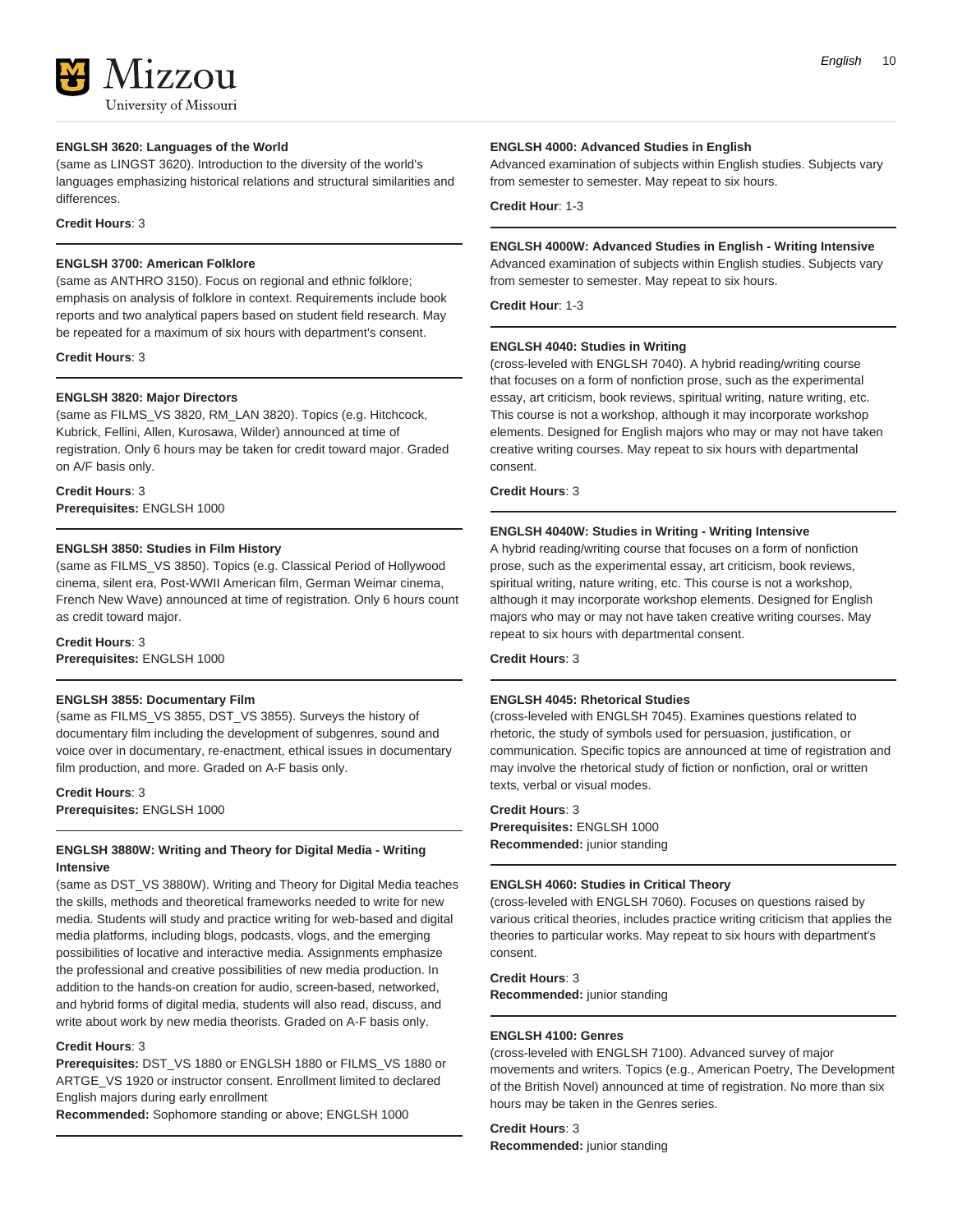

#### **ENGLSH 4100H: Genres - Honors**

Advanced survey of major movements and writers. Topics (e.g., American Poetry, The Development of the British Novel) announced at time of registration. No more than six hours may be taken in the Genres series.

#### **Credit Hours**: 3

**Prerequisites:** Honors eligibility required **Recommended:** junior standing

#### **ENGLSH 4100HW: Genres - Honors/Writing Intensive**

Advanced survey of major movements and writers. Topics (e.g., American Poetry, The Development of the British Novel) announced at time of registration. No more than six hours may be taken in the Genres series.

#### **Credit Hours**: 3

**Prerequisites:** Honors eligibility required **Recommended:** junior standing

#### **ENGLSH 4100W: Genres - Writing Intensive**

Advanced survey of major movements and writers. Topics (e.g., American Poetry, The Development of the British Novel) announced at time of registration. No more than six hours may be taken in the Genres series.

**Credit Hours**: 3 **Recommended:** junior standing

#### **ENGLSH 4106: Genres, Beginning to 1603**

(cross-leveled with ENGLSH 7106). See ENGLSH 4100 for course description.

**Credit Hours**: 3

#### **ENGLSH 4107: Genres, 1603 to 1789**

(cross-leveled with ENGLSH 7107). See ENGLSH 4100 for course description.

**Credit Hours**: 3

#### **ENGLSH 4108: Genres, 1789 to 1890**

(cross-leveled with ENGLSH 7108). See ENGLSH 4100 for course description.

**Credit Hours**: 3

#### **ENGLSH 4109: Genres, 1890 to Present**

(cross-leveled with ENGLSH 7109). See ENGLSH 4100 for course description.

#### **Credit Hours**: 3

**ENGLSH 4109W: Genres, 1890 to Present - Writing Intensive** See ENGLSH 4100 for course description.

**Credit Hours**: 3

#### **ENGLSH 4129: Ethnic Literature, 1890 to Present**

(cross-leveled with ENGLSH 7129). See ENGLSH 4120 for course description.

#### **Credit Hours**: 3

#### **ENGLSH 4140: Modern Literature**

(cross-leveled with ENGLSH 7140). A study of selected twentieth-century literature within the intellectual and cultural contexts of the modern era.

**Credit Hours**: 3

#### **ENGLSH 4140W: Modern Literature - Writing Intensive**

(cross-leveled with ENGLSH 7140). A study of selected twentieth-century literature within the intellectual and cultural contexts of the modern era.

**Credit Hours**: 3

#### **ENGLSH 4159: World Literatures, 1890 to Present**

(cross-leveled with ENGLSH 7159). See ENGLSH 4150 for course description.

**Credit Hours**: 3

#### **ENGLSH 4159W: World Literatures, 1890 to Present - Writing Intensive**

See ENGLSH 4150 for course description.

**Credit Hours**: 3

#### **ENGLSH 4160: Major Authors**

(cross-leveled with ENGLSH 7160). Intensive study of the work of a single writer (e.g., Milton) or set of writers (e.g., Whitman and Dickinson). Topic announced at time of registration. No more than six hours may be taken in the Major Author series.

**Credit Hours**: 3 **Recommended:** junior standing

#### **ENGLSH 4166: Major Authors, Beginning to 1603**

(cross-leveled with ENGLSH 7166). See ENGLSH 4160 for course description.

#### **Credit Hours**: 3

#### **ENGLSH 4166W: Major Authors, Beginning to 1603 - Writing Intensive**

See ENGLSH 4160 for course description.

**Credit Hours**: 3

#### **ENGLSH 4167: Major Authors, 1603-1789**

(cross-leveled with ENGLSH 7167). See ENGLSH 4160 for course description.

#### **Credit Hours**: 3

#### **ENGLSH 4167W: Major Authors, 1603-1789 - Writing Intensive** See ENGLSH 4160 for course description.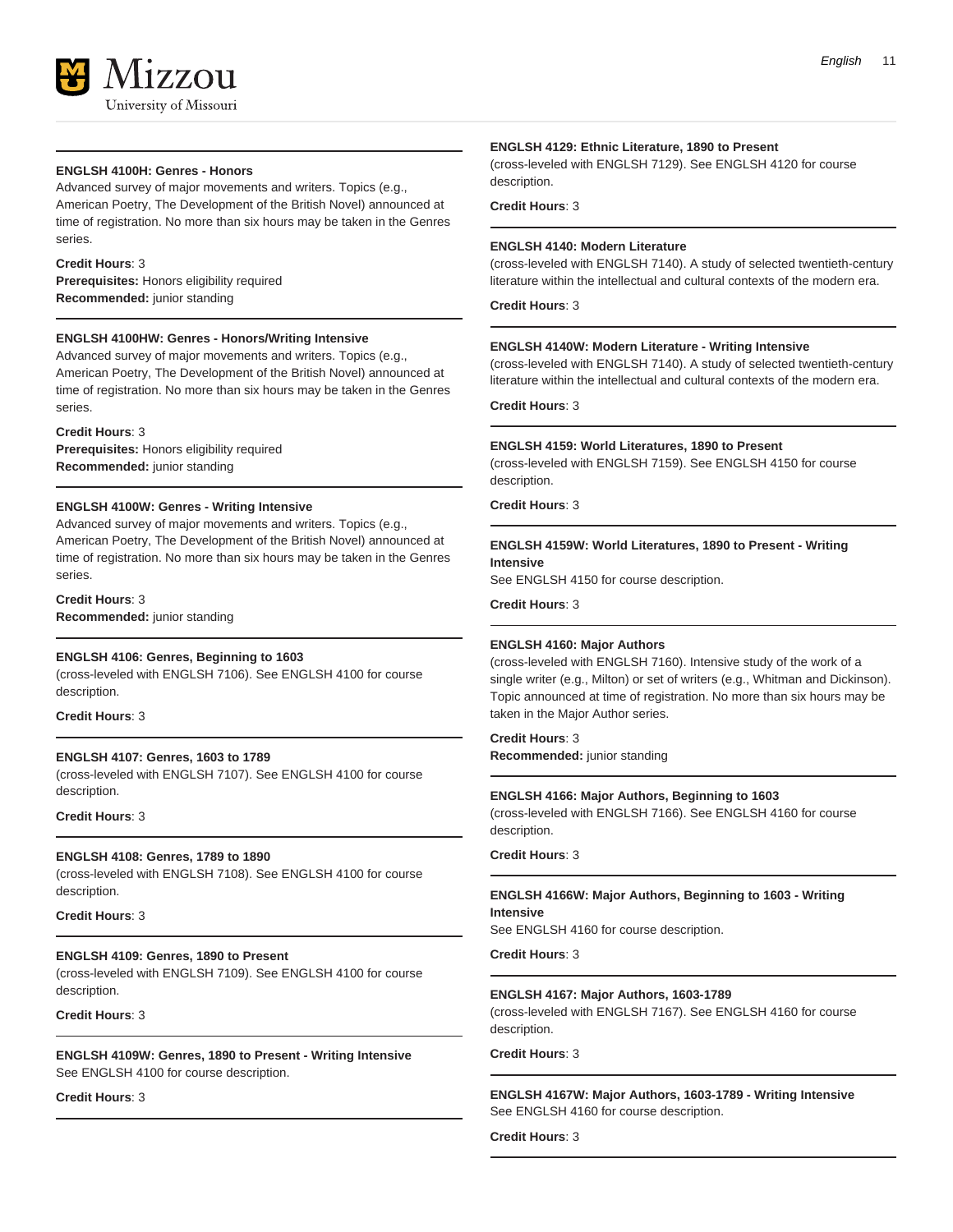

University of Missouri

#### **ENGLSH 4168: Major Authors, 1789-1890**

(cross-leveled with ENGLSH 7168). See ENGLSH 4160 for course description.

#### **Credit Hours**: 3

#### **ENGLSH 4169: Major Authors, 1890-Present**

(cross-leveled with ENGLSH 7169). See ENGLSH 4160 for course description.

#### **Credit Hours**: 3

**ENGLSH 4169W: Major Authors, 1890-Present - Writing Intensive** See ENGLSH 4160 for course description.

#### **Credit Hours**: 3

#### **ENGLSH 4170W: Comparative Approaches to Literature - Writing Intensive**

Study of works separated by the places or eras of their composition, but united by themes or traditions. Topics (e.g., Poets of African Diaspora, Literatures of Exile) announced at time of registration. No more than six hours may be taken in the Comparative Approaches to Literature.

#### **Credit Hours**: 3

**Recommended:** junior standing

**ENGLSH 4179: Comparative Approaches to Literature, 1890-Present** (cross-leveled with ENGLSH 7179). See ENGLSH 4170 for course description.

**Credit Hours**: 3

#### **ENGLSH 4180: Major Women Writers**

(same as WGST 4180; cross-leveled with ENGLSH 7180, WGST 7180). Study of a limited number (1-3) of significant writers to be read intensively using contemporary feminist critical theory. No more than six hours may be taken in the Major Women Writers series.

**Credit Hours**: 3

#### **ENGLSH 4186: Major Women Writers, Beginning to 1603**

(same as WGST 4186; cross-leveled with ENGLSH 7186; WGST 7186). See ENGLSH 4180 for course description.

**Credit Hours**: 3

#### **ENGLSH 4188: Major Women Writers, 1789-1890**

(same as WGST 4188; cross-leveled with ENGLSH 7188, WGST 7188). See ENGLSH 4180 for course description.

**Credit Hours**: 3

#### **ENGLSH 4188W: Major Women Writers, 1789-1890 - Writing Intensive**

(same as WGST 4188). See ENGLSH 4180 for course description.

**Credit Hours**: 3

#### **ENGLSH 4189: Major Women Writers, 1890-Present**

(same as WGST 4189; cross-leveled with ENGLSH 7189, WGST 7189). See ENGLSH 4180 for course description.

#### **Credit Hours**: 3

#### **ENGLSH 4200: Introduction to Old English**

(same as LINGST 4200, MDVL\_REN 4411; cross-leveled with LINGST 7200, ENGLSH 7200, MDVL\_REN 7411). A beginning study of the Old English or Anglo-Saxon language in its cultural context, with emphasis on gaining a reading knowledge.

**Credit Hours**: 3

#### **ENGLSH 4206: Early Medieval Literature**

(same as MDVL\_REN 4105; cross-leveled with ENGLSH 7206, MDVL\_REN 7105). Readings in the literature of early medieval England (ca.500-ca.1100 C.E.). Specific topics (e.g., Women in the Early Middle Ages, Beowulf, Old English Heroic Poetry) announced at time of registration. May repeat to six hours with department's consent.

#### **Credit Hours**: 3

**Prerequisites:** Junior standing

#### **ENGLSH 4206W: Early Medieval Literature - Writing Intensive**

(same as MDVL\_REN 4105; cross-leveled with ENGLSH 7206, MDVL\_REN 7105). Readings in the literature of early medieval England (ca.500-ca.1100 C.E.). Specific topics (e.g., Women in the Early Middle Ages, Beowulf, Old English Heroic Poetry) announced at time of registration. May repeat to six hours with department's consent.

#### **Credit Hours**: 3

**Prerequisites:** Junior standing

#### **ENGLSH 4210: Medieval Literature**

(cross-leveled with ENGLSH 7210). Topics (e.g., Age of Chaucer, Chivalry and Courtly Love, Allegory and Satire) announced at time of registration. May repeat to six hours with department's consent.

# **Credit Hours**: 3

**Recommended:** Junior standing

#### **ENGLSH 4220: Renaissance and Seventeenth Century Literature**

(cross-leveled with ENGLSH 7220). Topics (e.g., The Metaphysical Poets, Themes in Shakespeare) announced at time of registration. No more than six hours may be taken in the Renaissance and Seventeenth Century Literature.

**Credit Hours**: 3 **Recommended:** junior standing

#### **ENGLSH 4240: Restoration and 18th-Century English Literature**

(cross-leveled with ENGLSH 7240). Topics (e.g., Restoration Drama, Johnson and his Circle) announced at time of registration. May repeat to six hours with department's consent.

**Credit Hours**: 3

**Recommended:** junior standing

#### **ENGLSH 4250: 19th-Century English Literature**

(cross-leveled with ENGLSH 7250). Topics (e.g., Victorian Poetry, Non-Fiction Prose) announced at time of registration. May repeat to six hours with department's consent.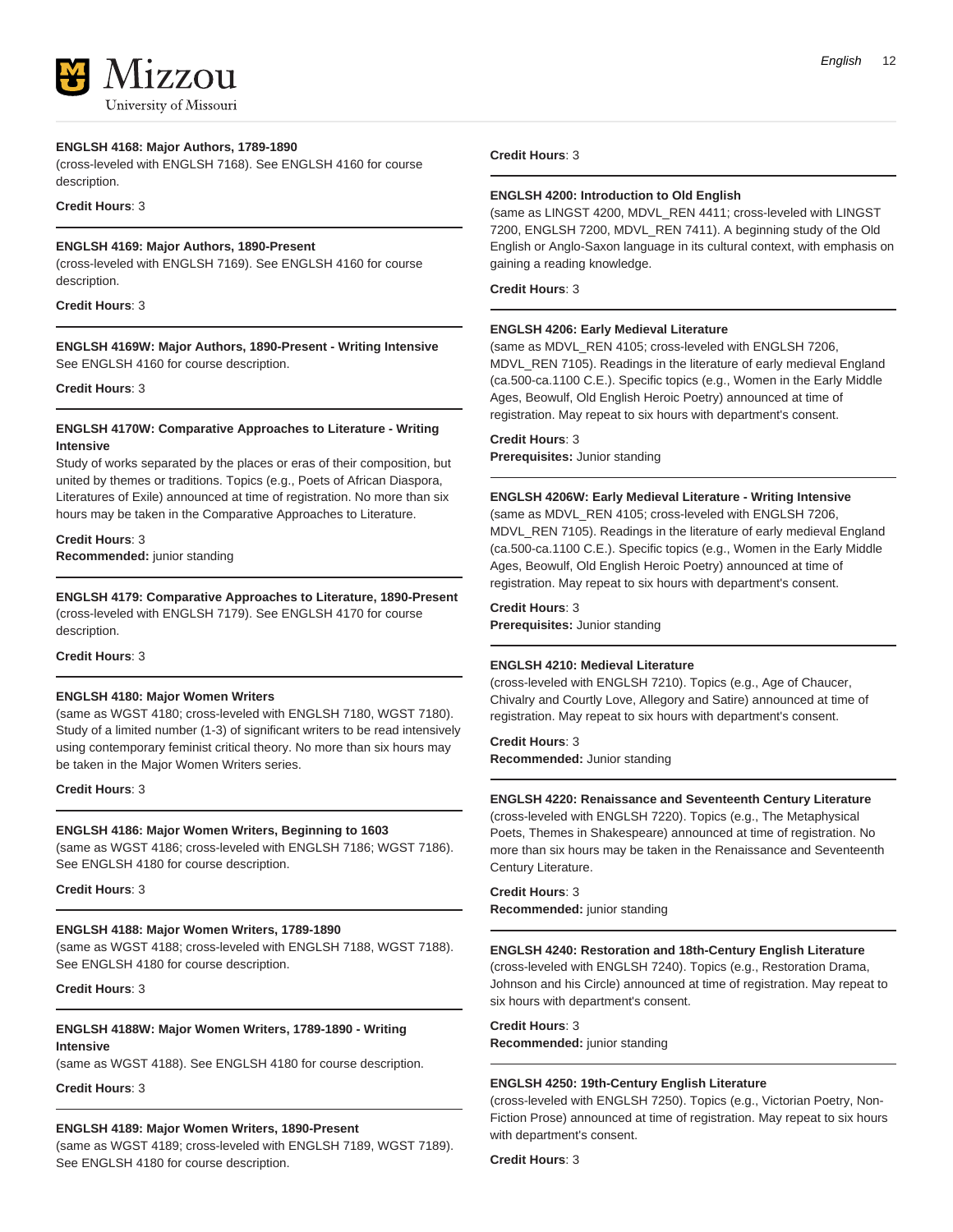

#### **Recommended:** junior standing

#### **ENGLSH 4250W: 19th-Century English Literature - Writing Intensive**

(cross-leveled with ENGLSH 7250). Topics (e.g., Victorian Poetry, Non-Fiction Prose) announced at time of registration. May repeat to six hours with department's consent.

#### **Credit Hours**: 3

**Recommended:** junior standing

#### **ENGLSH 4260: 20th-Century British Literature**

(cross-leveled with ENGLSH 7260). Topics (e.g. Contemporary British Poets, The Post-War Novel) announced at time of registration. May repeat to six hours with department's consent.

#### **Credit Hours**: 3

**Recommended:** junior standing

#### **ENGLSH 4260H: 20th-Century British Literature - Honors**

Topics (e.g. Contemporary British Poets, The Post-War Novel) announced at time of registration. May repeat to six hours with department's consent.

#### **Credit Hours**: 3

**Prerequisites:** Honors eligibility required **Recommended:** junior standing

#### **ENGLSH 4260HW: 20th-Century British Literature - Honors/Writing Intensive**

Topics (e.g. Contemporary British Poets, The Post-War Novel) announced at time of registration. May repeat to six hours with department's consent.

#### **Credit Hours**: 3

**Prerequisites:** Honors eligibility required **Recommended:** junior standing

#### **ENGLSH 4260W: 20th-Century British Literature - Writing Intensive**

(cross-leveled with ENGLSH 7260). Topics (e.g. Contemporary British Poets, The Post-War Novel) announced at time of registration. May repeat to six hours with department's consent.

#### **Credit Hours**: 3 **Recommended:** junior standing

#### **ENGLSH 4300: Early American Literature**

(cross-leveled with ENGLSH 7300). Topics (e.g., Narratives of Discovery and Exploration, The Puritan Heritage) announced at time of registration. May repeat to six hours with department's consent.

**Credit Hours**: 3 **Recommended:** junior standing

#### **ENGLSH 4310: 19th-Century American Literature**

(cross-leveled with ENGLSH 7310). Topics (e.g., American Romanticism, Regionalism) announced at time of registration. May repeat to six hours with department's consent.

# **Credit Hours**: 3

**Recommended:** junior standing

#### **ENGLSH 4310W: 19th-Century American Literature - Writing Intensive**

(cross-leveled with ENGLSH 7310). Topics (e.g., American Romanticism, Regionalism) announced at time of registration. May repeat to six hours with department's consent.

#### **Credit Hours**: 3

**Recommended:** junior standing

#### **ENGLSH 4320: 20th-Century American Literature**

(cross-leveled with ENGLSH 7320). Topics (e.g., American Poetry since T. S. Eliot, The Short Story) announced at time of registration. May repeat to six hours with department's consent.

#### **Credit Hours**: 3

**Recommended:** junior standing

#### **ENGLSH 4320W: 20th-Century American Literature - Writing Intensive**

(cross-leveled with ENGLSH 7320). Topics (e.g., American Poetry since T. S. Eliot, The Short Story) announced at time of registration. May repeat to six hours with department's consent.

#### **Credit Hours**: 3

**Recommended:** junior standing

#### **ENGLSH 4400: Studies in African Diaspora Literature**

(same as BL\_STU 4400; cross-leveled with ENGLSH 7400, BL\_STU 7400). Topics (e.g., African American Poetry, Africana Diaspora Drama) announced at time of registration. No more than six hours may be taken in the Studies in Africana Literature series.

#### **Credit Hours**: 3

**Recommended:** junior standing

#### **ENGLSH 4409: Studies in African Diaspora Literature, 1890 to Present**

(same as BL\_STU 4409; cross-leveled with ENGLSH 7409, BL\_STU 7409). See ENGLSH 4400 for course description.

#### **Credit Hours**: 3

#### **ENGLSH 4410: Major Africana Diaspora Writers**

(same as BL\_STU 4410; cross-leveled with ENGLSH 7410, BL\_STU 7410). An intensive study of selected writers of African Diaspora literature focusing on texts originally in English. No more than six hours may be taken in the Major African Diaspora Writers series.

**Credit Hours**: 3 **Recommended:** junior standing

#### **ENGLSH 4420: Africana Womanism**

(same as BL\_STU 4420; cross-leveled with ENGLSH 7420, BL\_STU 7420). An intensive study of Africana Womanism, focusing on selected Africana women writers. May be repeated to six hours with departmental consent.

#### **Credit Hours**: 3

**Recommended:** junior standing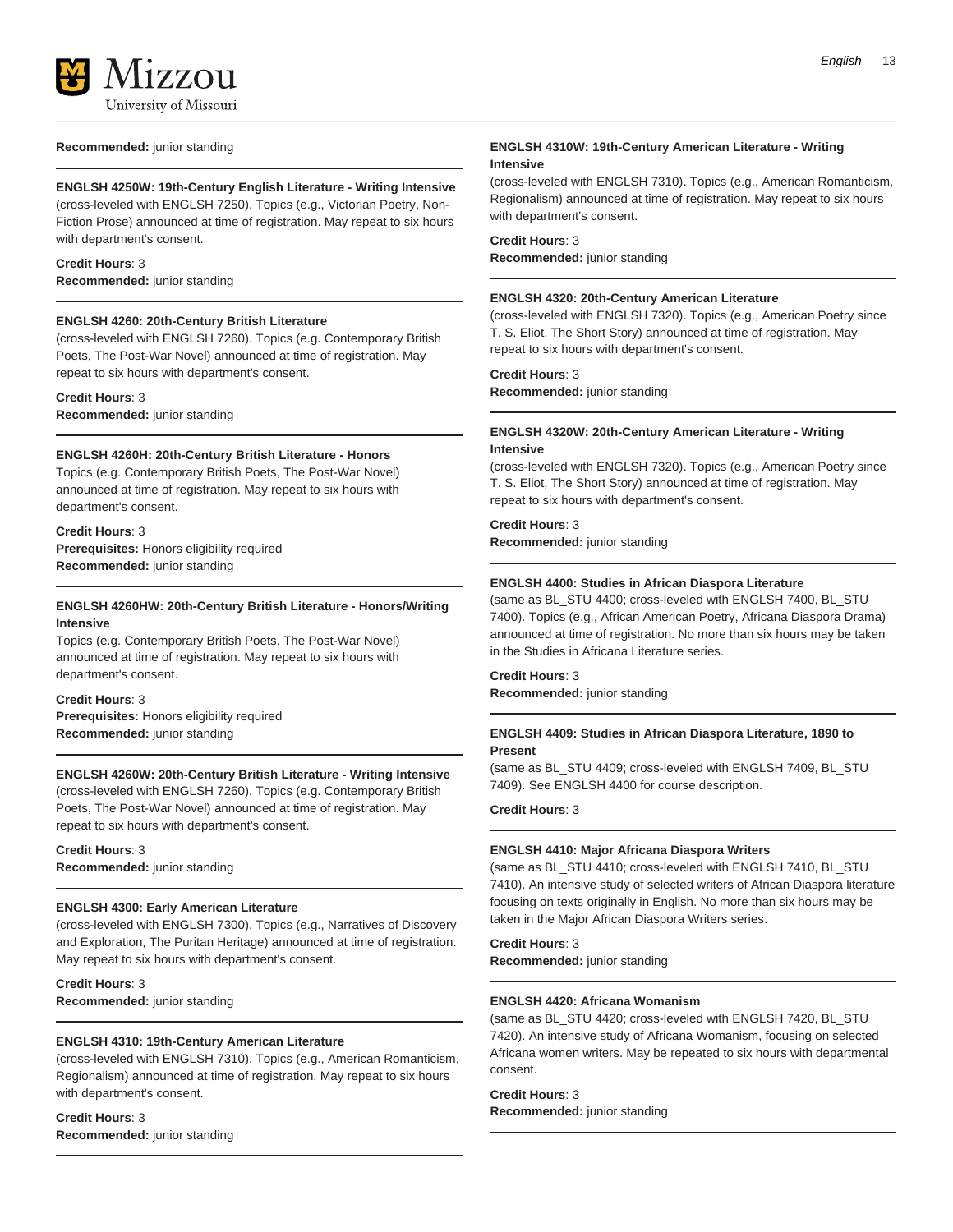

#### **ENGLSH 4480: Major African Diaspora Women Writers**

(same as WGST 4480, BL\_STU 4480; cross-leveled with ENGLSH 7480, BL\_STU 7480, WGST 7480). Study of selected Africana Diaspora women writers, focusing on texts originally in English. Maybe repeated for credit with departmental consent. Maximum of 6 hours for ENGLSH 4180 and ENGLSH 4480.

#### **Credit Hours**: 3

#### **ENGLSH 4480W: Major African Diaspora Women Writers - Writing Intensive**

(same as WGST 4480 and BL\_STU 4480). Study of selected Africana Diaspora women writers, focusing on texts originally in English. Maybe repeated for credit with departmental consent. Maximum of 6 hours for ENGLSH 4180 and ENGLSH 4480.

#### **Credit Hours**: 3

#### **ENGLSH 4488: Major African Diaspora Women Writers, 1789 to 1890**

(same as WGST 4488, BL\_STU 4488; cross-leveled with ENGLSH 7488, BL\_STU 7488, WGST 7488). See ENGLSH 4480 for course description.

**Credit Hours**: 3

#### **ENGLSH 4489: Major African Diaspora Women Writers, 1890 to Present**

(same as WGST 4489, BL\_STU 4489; cross-leveled with ENGLSH 7489, BL\_STU 7489, WGST 7489). See ENGLSH 4480 for course description.

**Credit Hours**: 3

#### **ENGLSH 4489W: Major African Diaspora Women Writers, 1890 to Present - Writing Intensive**

(same as WGST 4489W, BL\_STU 4489W; cross-leveled with ENGLSH 7489, BL\_STU 7489, WGST 7489). See ENGLSH 4480 for course description.

**Credit Hours**: 3

#### **ENGLSH 4490: Studies in Native American and Indigenous Studies**

In-depth study of topics in Native American and Indigenous Studies, such as tribal intellectual histories, defined historical periods, or specific genres or media. Examples of course titles include Ojibwe Writing, Native Film and Video, and Contemporary Native Literature.

#### **Credit Hours**: 3

#### **ENGLSH 4510: Creative Writing: Advanced Fiction**

(cross-leveled with ENGLSH 7510). An intensive writing workshop in which student stories and related literary texts receive close reading and analysis. Prerequisites: Any ONE of the following: ENGLSH 1510, ENGLSH 1520, ENGLSH 1530, ENGLSH 2510, ENGLSH 2520, or ENGLSH 2530.

**Credit Hours**: 3

#### **ENGLSH 4520: Creative Writing: Advanced Nonfiction Prose**

(cross-leveled with ENGLSH 7520). An intensive writing workshop in which a student's creative nonfiction receives close reading and analysis. Prerequisites: Any ONE of the following: ENGLSH 1510, ENGLSH 1520, ENGLSH 1530, ENGLSH 2510, ENGLSH 2520, or ENGLSH 2530.

#### **Credit Hours**: 3

#### **ENGLSH 4530: Creative Writing: Advanced Poetry**

(cross-leveled with ENGLSH 7530). Poetry regarded as a mode of understanding. Poetic values related to other values. Practical consideration of verse techniques. Prerequisites: Any ONE of the following: ENGLSH 1510, ENGLSH 1520, ENGLSH 1530, ENGLSH 2510, ENGLSH 2520, or ENGLSH 2530.

**Credit Hours**: 3

#### **ENGLSH 4560: Advanced Playwriting: Problems**

(same as THEATR 4920; cross-leveled with ENGLSH 7560 and THEATR 7920). Advanced study of the writing process as applied to theatre, including theory and practice. Special playwriting problems and techniques.

**Credit Hours**: 3

**Prerequisites:** ENGLSH 3560

#### **ENGLSH 4560W: Advanced Playwriting: Problems - Writing Intensive**

(same as THEATR 4920; cross-leveled with ENGLSH 7560 and THEATR 7920). Advanced study of the writing process as applied to theatre, including theory and practice. Special playwriting problems and techniques.

**Credit Hours**: 3 **Prerequisites:** ENGLSH 3560

#### **ENGLSH 4570: Adaptation of Literature for the Stage**

(same as THEATR 4930; cross-leveled with ENGLSH 7570 and THEATR 7930). Explores adaptation principles and practices with literature not originally written for the stage. Graded on A-F basis only.

**Credit Hours**: 3

#### **ENGLSH 4600: Structure of American English**

(same as LINGST 4600; cross-leveled with LINGST 7600, ENGLSH 7600). Introduction to English linguistics. Study of the grammar and pronunciation of contemporary English, with the major focus on syntax.

#### **Credit Hours**: 3

**Recommended:** junior standing

#### **ENGLSH 4610: History of the English Language**

(same as LINGST 4610; cross-leveled with ENGLSH 7610, LINGST 7610). Historical changes in the grammar and pronunciation of the English language from Old English to the present. Introduction to Indo-European origins of English.

#### **Credit Hours**: 3

**Recommended:** junior standing

#### **ENGLSH 4620: Regional and Social Dialects of American English**

(same as LINGST 4620; cross-leveled with ENGLSH 7620, LINGST 7620). The study of regional and social variation in pronunciation, vocabulary, and grammar of American English.

**Credit Hours**: 3

**Recommended:** ENGLSH 4600 and ENGLSH 4610 or equivalent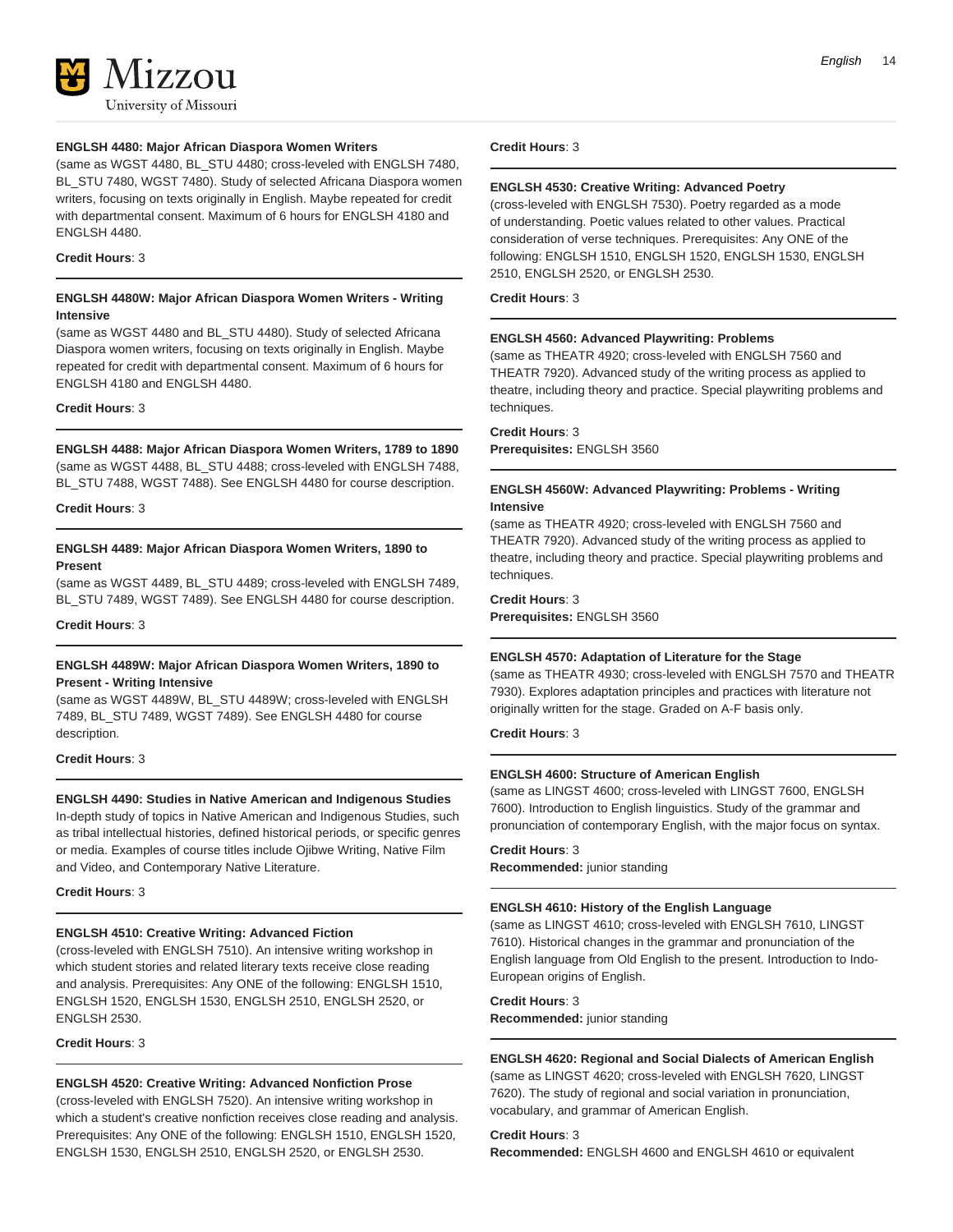

#### **ENGLSH 4620W: Regional and Social Dialects of American English - Writing Intensive**

(same as LINGST 4620; cross-leveled with ENGLSH 7620, LINGST 7620). The study of regional and social variation in pronunciation, vocabulary, and grammar of American English.

#### **Credit Hours**: 3

**Recommended:** ENGLSH 4600 and ENGLSH 4610 or equivalent

#### **ENGLSH 4630: Phonology**

(same as LINGST 4630; cross-leveled with ENGLSH 7630, LINGST 7630). Survey of the sound patterns of English and other languages.

#### **Credit Hours**: 3

**Recommended:** ENGLSH 1060 or ENGLSH 4600 or equivalent

#### **ENGLSH 4640: Syntax**

(same as LINGST 4640; cross-leveled with ENGLSH 7640, LINGST 7640). Study of the properties of phrase-and sentence-level grammar, emphasizing English, with some comparison to other languages.

#### **Credit Hours**: 3

**Recommended:** ENGLSH 1060 or ENGLSH 4600 or equivalent

#### **ENGLSH 4660: Historical Linguistics**

(same as LINGST 4420, ANTHRO 4420; cross-leveled with ENGLSH 7660, ANTHRO 7420, LINGST 7420). Methods of tracing the history of languages by glottochronology, and by comparative and internal reconstructions; cultural and linguistic implications of such reconstructions and of areal linguistics.

#### **Credit Hours**: 3

**Recommended:** junior/senior standing

#### **ENGLSH 4660W: Historical Linguistics - Writing Intensive**

(same as LINGST 4420, ANTHRO 4420; cross-leveled with ENGLSH 7660, ANTHRO 7420, LINGST 7420). Methods of tracing the history of languages by glottochronology, and by comparative and internal reconstructions; cultural and linguistic implications of such reconstructions and of areal linguistics.

**Credit Hours**: 3 **Recommended:** junior/senior standing

#### **ENGLSH 4670: Field Methods in Linguistics**

(same as LINGST 4870, ANTHRO 4870; cross-leveled with ENGLSH 7670, LINGST 7870, ANTHRO 7870). Intensive training in collection and analysis of data elicited from a native speaker of a non-Indo-European language. May be repeated for credit. Graded on A-F basis only.

#### **Credit Hours**: 4

**Prerequisites:** Contact the Linguistics advisor to request permission **Recommended:** 9 hours of linguistics

#### **ENGLSH 4670W: Field Methods in Linguistics - Writing Intensive**

(same as LINGST 4870 and ANTHRO 4870). Intensive training in collection and analysis of data elicited from a native speaker of a non-Indo-European language. May be repeated for credit. May be repeated for credit. Graded on A-F basis only.

#### **Credit Hours**: 4

**Prerequisites:** Contact Linguistics advisor to request permission **Recommended:** 9 hours of linguistics

#### **ENGLSH 4700: Special Themes in Folklore**

(same as ANTHRO 4150; cross-leveled with ENGLSH 7700). Intensive study in a selected area of folklore: folk narrative, folk song, myth, proverb, etc., folklore of a particular group. May be repeated for a maximum of six hours with department's consent.

#### **Credit Hours**: 3

#### **ENGLSH 4710: Themes in African Diaspora Folklore**

(same as ANTHRO 4160 and BL\_STU 4710; cross-leveled with ENGLSH 7710, ANTHRO 7160, BL\_STU 7710). Intensive study in a selected area of African Diaspora folklore: folk narrative, folk song, myth, proverb, etc., folklore and literature; or the folklore of a particular group. ENGLSH 4700 and ENGLSH 4710 may be repeated for a maximum of six hours with instructor's consent.

### **Credit Hours**: 3

**Recommended:** junior standing

#### **ENGLSH 4770: Oral Tradition**

(same as ANTHRO 4170; cross-leveled with ENGLSH 7770, ANTHRO 7170). Study of oral tradition from living cultures as well as literary works and mass media with roots in verbal art. Oral tradition is a form of human communication through which ideas, knowledge, art, and cultural material is received, preserved, and transmitted orally from one generation to another or from one person to another. May include such folklore genres as ballads, chants, folktales, jokes, legends, myths, proverbs, prose, or verses.

#### **Credit Hours**: 3

**Prerequisites:** ENGLSH 1000 and sophomore standing

#### **ENGLSH 4770H: Oral Tradition - Honors**

(same as ANTHRO 4170; cross-leveled with ENGLSH 7770, ANTHRO 7170). Study of oral tradition from living cultures as well as literary works and mass media with roots in verbal art. Oral tradition is a form of human communication through which ideas, knowledge, art, and cultural material is received, preserved, and transmitted orally from one generation to another or from one person to another. May include such folklore genres as ballads, chants, folktales, jokes, legends, myths, proverbs, prose, or verses. Prerequisites: ENGLSH 1000 and sophomore standing; Honors eligibility required

#### **Credit Hours**: 3

#### **ENGLSH 4780: Women's Folklore and Feminist Theory**

(same as WGST 4780; cross-leveled with ENGLSH 7780, WGST 7780). Examines folklore and artistic expression of women in relation to feminist theory and in multicultural contexts. Includes verbal genres (narrative/ song) as well as material genres (quilting/arts).

# **Credit Hours**: 3

**Recommended:** junior standing

#### **ENGLSH 4810: Film Theory**

(same as FILMS\_VS 4810, DST\_VS 4810; cross-leveled with ENGLSH 7810, FILMS\_VS 7810, DST\_VS 7810). This course explores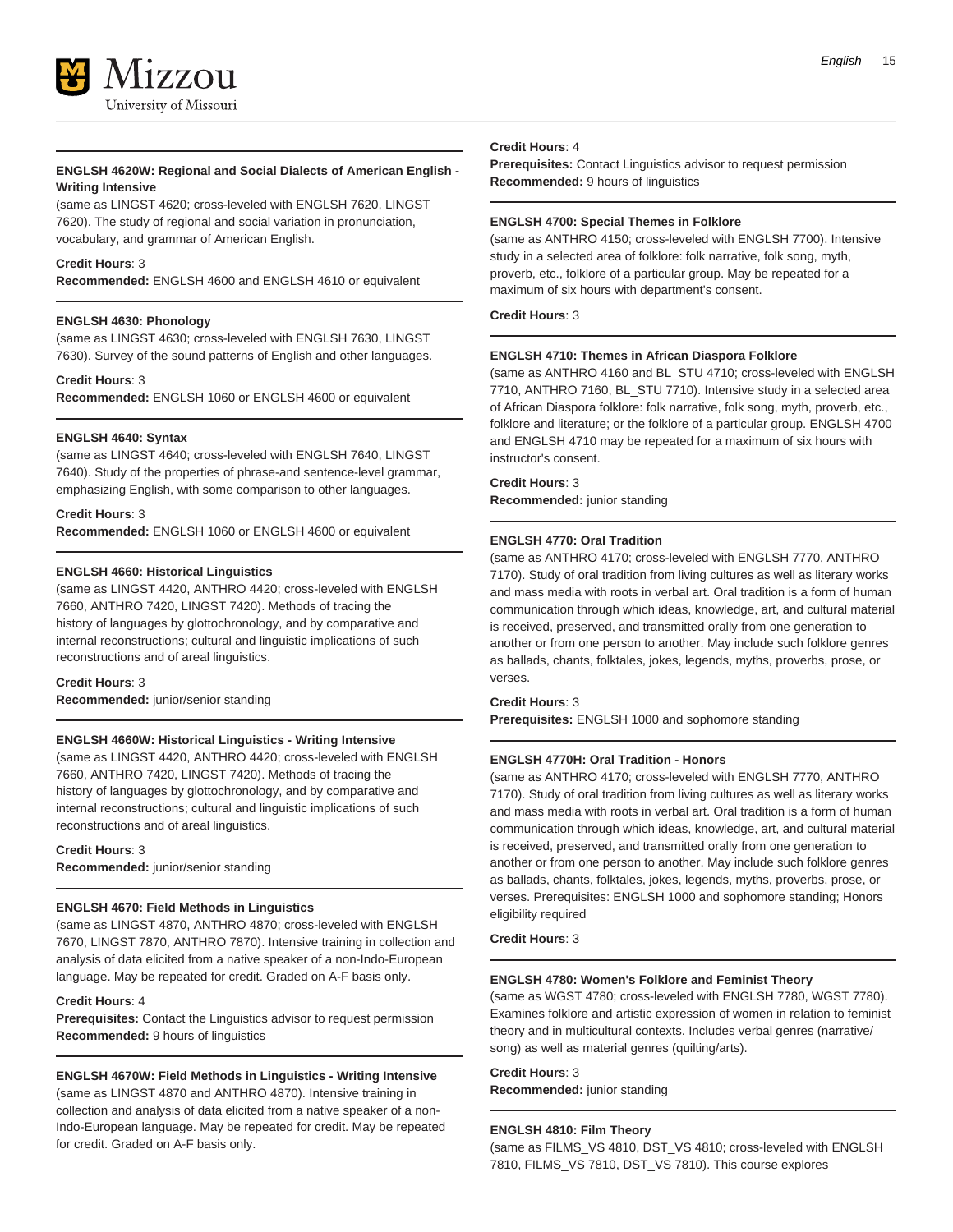

contemporary trends in film theory. Topics may include: psychoanalysis, feminism, Marxism, cultural studies, queer theory, audience and star studies, postcolonialism, among others.

#### **Credit Hours**: 3

**Prerequisites:** ENGLSH 1000 **Recommended:** Junior standing

#### **ENGLSH 4820: Studies in Film Genre**

(same as FILMS\_VS 4820; cross-leveled with ENGLSH 7820). Topics (e.g. The Western, Film Noir) announced at time of registration. No more than six hours may be taken for credit toward the major.

**Credit Hours**: 3 **Prerequisites:** ENGLSH 1000 **Recommended:** junior standing

#### **ENGLSH 4840: Culture and Media**

(same as FILMS\_VS 4840, DST\_VS 4840; cross-leveled with ENGLSH 7840, FILMS\_VS 7840). Topics (e.g. Cinema and Imperialism, Indigenous Media, Ethnographic Documentary) announced at time of registration. No more than six hours may be taken for credit toward the major.

**Credit Hours**: 3 **Prerequisites:** ENGLSH 1000 **Recommended:** Junior standing

#### **ENGLSH 4935: Adaptation of Literature for Film**

(same as FILMS\_VS 4935 and THEATR 4935; cross-leveled with ENGLSH 7580, FILMS\_VS 7935 and THEATR 7935). This upper-division course will explore adaptation principles and practices with a variety of forms of literature that were not originally written for film.

#### **Credit Hours**: 3

#### **ENGLSH 4938: Advanced Screenwriting: Styles**

(same as THEATR 4938; cross-leveled with ENGLSH 7938, THEATR 7938). Students develop advanced skills of screenwriting through a focus on non-realistic, non-linear dramatic writing styles in development of a full-length screenplay. Areas of study will include techniques of magic realism, symbolism, expressionism, absurdism, surrealism/dada, mythic/ fantasy, musicals, political docudrama, and science fiction.

**Credit Hours**: 3 **Prerequisites:** THEATR 2920 or ENGLSH 2560

**Recommended:** THEATR 3930

#### **ENGLSH 4938W: Advanced Screenwriting: Styles - Writing Intensive**

(same as THEATR 4938; cross-leveled with ENGLSH 7938, THEATR 7938). Students develop advanced skills of screenwriting through a focus on non-realistic, non-linear dramatic writing styles in development of a full-length screenplay. Areas of study will include techniques of magic realism, symbolism, expressionism, absurdism, surrealism/dada, mythic/ fantasy, musicals, political docudrama, and science fiction.

#### **Credit Hours**: 3

**Prerequisites:** THEATR 2920 or ENGLSH 2560 **Recommended:** THEATR 3930

#### **ENGLSH 4940: Internship in English**

Students work in an agency or institution using their English-related skills for one to three credit hours. Graded on an S/U basis only.

#### **Credit Hour**: 1-3

**Prerequisites:** Department consent

#### **ENGLSH 4950: Internship in Publishing**

Offers practical experience working with a literary or scholarly publication edited or sponsored by faculty members.

**Credit Hour**: 1-3

**Prerequisites:** instructor's consent

#### **ENGLSH 4955: Independent Research in English**

Development of a carefully considered research project under close supervision of a faculty member. Open to undergraduate students only.

#### **Credit Hour**: 1-3

**Prerequisites:** junior standing and departmental consent

#### **ENGLSH 4960: Special Readings in English**

Individual work with conferences adjusted to needs of student.

**Credit Hour**: 1-99 **Prerequisites:** Consent of instructor

#### **ENGLSH 4970: Capstone Experience**

For students in their last semester, this course focuses on a major project and the processes of selection, research, and writing leading to its completion. Includes a professional component (resume, cover letter).

**Credit Hours**: 3

#### **ENGLSH 4970W: Capstone Experience - Writing Intensive**

For students in their last semester, this course focuses on a major project and the processes of selection, research, and writing leading to its completion. Includes a professional component (resume, cover letter).

**Credit Hours**: 3

#### **ENGLSH 4995: Senior Honors Thesis**

Independent research under direction of faculty. Second course of two part Honors Sequence. Students must have successfully completed English 4996 before taking English 4995.

**Credit Hours**: 3 **Prerequisites:** ENGLSH 4996

#### **ENGLSH 4996: Honors Seminar in English**

First of two major semester Honors sequence. Studies literary topic, critical approaches and advanced literary research methodology in preparation for Honors Senior Thesis.

**Credit Hours**: 3

#### **ENGLSH 4996W: Honors Seminar in English - Writing Intensive** First of two major semester Honors sequence. Studies literary topic, critical approaches and advanced literary research methodology in preparation for Honors Senior Thesis.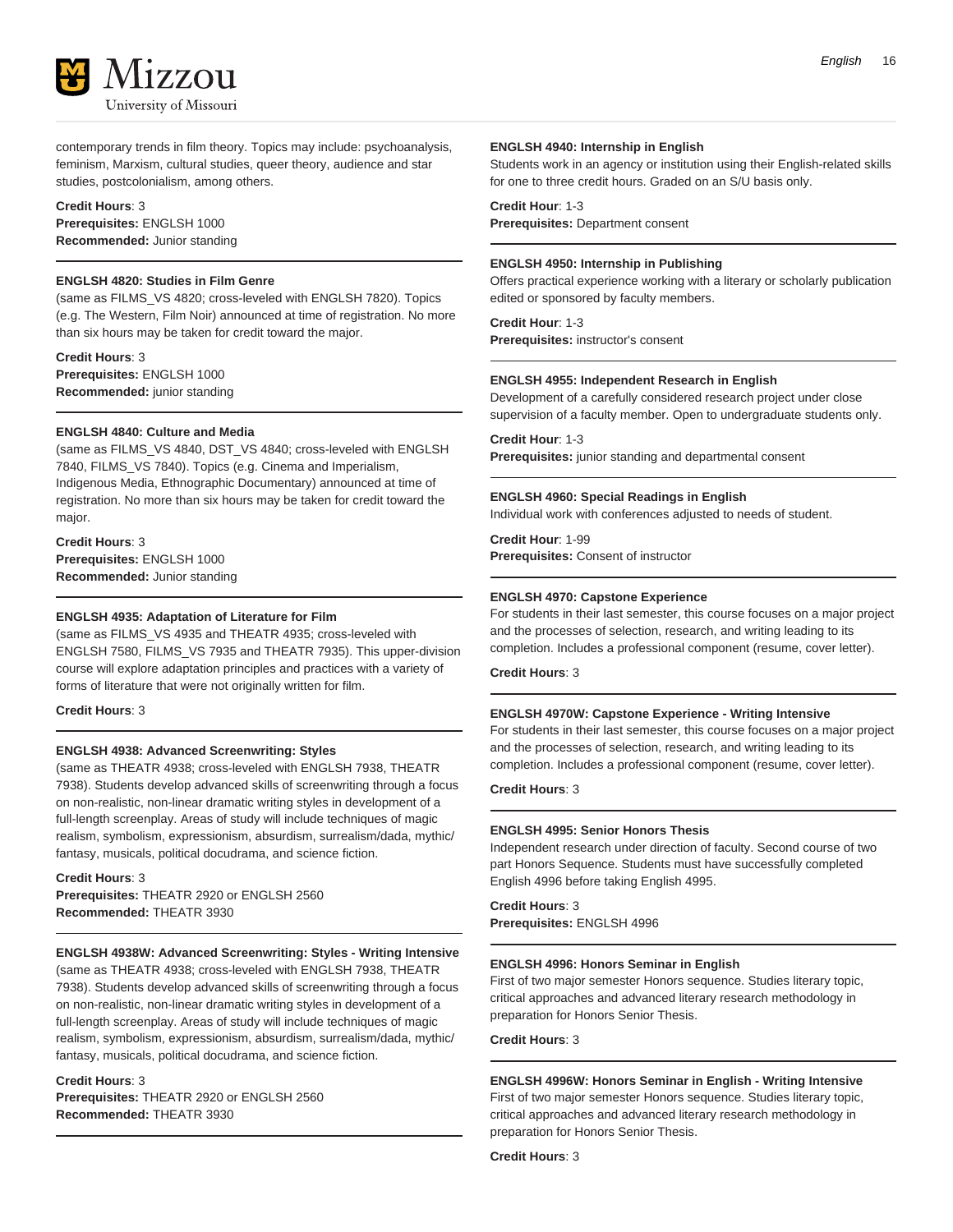

#### **ENGLSH 7040: Studies in Writing**

(cross-leveled with ENGLSH 4040). A hybrid reading/writing course that focuses on a form of nonfiction prose, such as the experimental essay, art criticism, book reviews, spiritual writing, nature writing, etc. This course is not a workshop, although it may incorporate workshop elements. Designed for students who may or may not have taken previous creative writing courses. May repeat to six hours with departmental consent.

#### **Credit Hours**: 3

#### **ENGLSH 7045: Rhetorical Studies**

(cross-leveled with ENGLSH 4045), Examines questions related to rhetoric, the study of symbols used for persuasion, justification, or communication. Specific topics are announced at time of registration and may involve the rhetorical study of fiction or nonfiction, oral or written texts, verbal or visual modes.

#### **Credit Hours**: 3

#### **ENGLSH 7060: Studies in Critical Theory**

(cross-leveled with ENGLSH 4060). Focuses on questions raised by various critical theories, includes practice writing criticism that applies the theories to particular works. May repeat to six hours with departmental consent.

#### **Credit Hours**: 3

#### **ENGLSH 7100: Genres**

(cross-leveled with ENGLSH 4100). Advanced survey of major movements and writers. Topics (e.g., American Poetry, The Development of the British Novel) announced at time of registration. No more than six hours may be taken in the Genres series.

**Credit Hours**: 3

#### **ENGLSH 7106: Genres, Beginning to 1603**

(cross-leveled with ENGLSH 4106). See ENGLSH 7100 for course description.

**Credit Hours**: 3

#### **ENGLSH 7107: Genres, 1603 to 1789**

(cross-leveled with ENGLSH 4107). See ENGLSH 7100 for course description.

**Credit Hours**: 3

#### **ENGLSH 7108: Genres, 1789 to 1890**

(cross-leveled with ENGLSH 4108). See ENGLSH 7100 for course description.

#### **Credit Hours**: 3

#### **ENGLSH 7109: Genres, 1890 to Present**

(cross-leveled with ENGLSH 4109). See ENGLSH 7100 for course description.

#### **Credit Hours**: 3

#### **ENGLSH 7129: Ethnic Literature, 1890 to Present**

(cross-leveled with ENGLSH 4129). See ENGLSH 7120 for course description.

#### **Credit Hours**: 3

#### **ENGLSH 7140: Modern Literature**

(cross-leveled with ENGLSH 4140). A study of selected twentieth-century literature within the intellectual and cultural contexts of the modern era.

**Credit Hours**: 3

#### **ENGLSH 7159: World Literatures, 1890 to Present**

(cross-leveled with ENGLSH 4159). See ENGLSH 7150 for course description.

**Credit Hours**: 3

#### **ENGLSH 7166: Major Authors, Beginning to 1603**

(cross-leveled with ENGLSH 7166). See ENGLSH 7160 for course description.

**Credit Hours**: 3

#### **ENGLSH 7167: Major Authors, 1603-1789**

(cross-leveled with ENGLSH 4167). See ENGLSH 7160 for course description.

**Credit Hours**: 3

#### **ENGLSH 7168: Major Authors, 1789-1890**

(cross-leveled with ENGLSH 4168). See ENGLSH 7160 for course description.

**Credit Hours**: 3

#### **ENGLSH 7169: Major Authors, 1890-Present**

(cross-leveled with ENGLSH 4169). See ENGLSH 7160 for course description.

**Credit Hours**: 3

#### **ENGLSH 7179: Comparative Approaches to Literature, 1890-Present** (cross-leveled with ENGLSH 4179). See ENGLSH 7170 for course description.

**Credit Hours**: 3

#### **ENGLSH 7180: Major Women Writers**

(same as WGST 7180; cross-leveled with ENGLSH 4180, WGST 4180). Study of a limited number (1-3) of significant writers to be read intensively using contemporary feminist critical theory. No more than six hours may be taken in the Major Women Writers series.

**Credit Hours**: 3

#### **ENGLSH 7188: Major Women Writers, 1789-1890**

(same as WGST 7188; cross-leveled with ENGLSH 4188, WGST 4188). See ENGLSH 7180 for course description.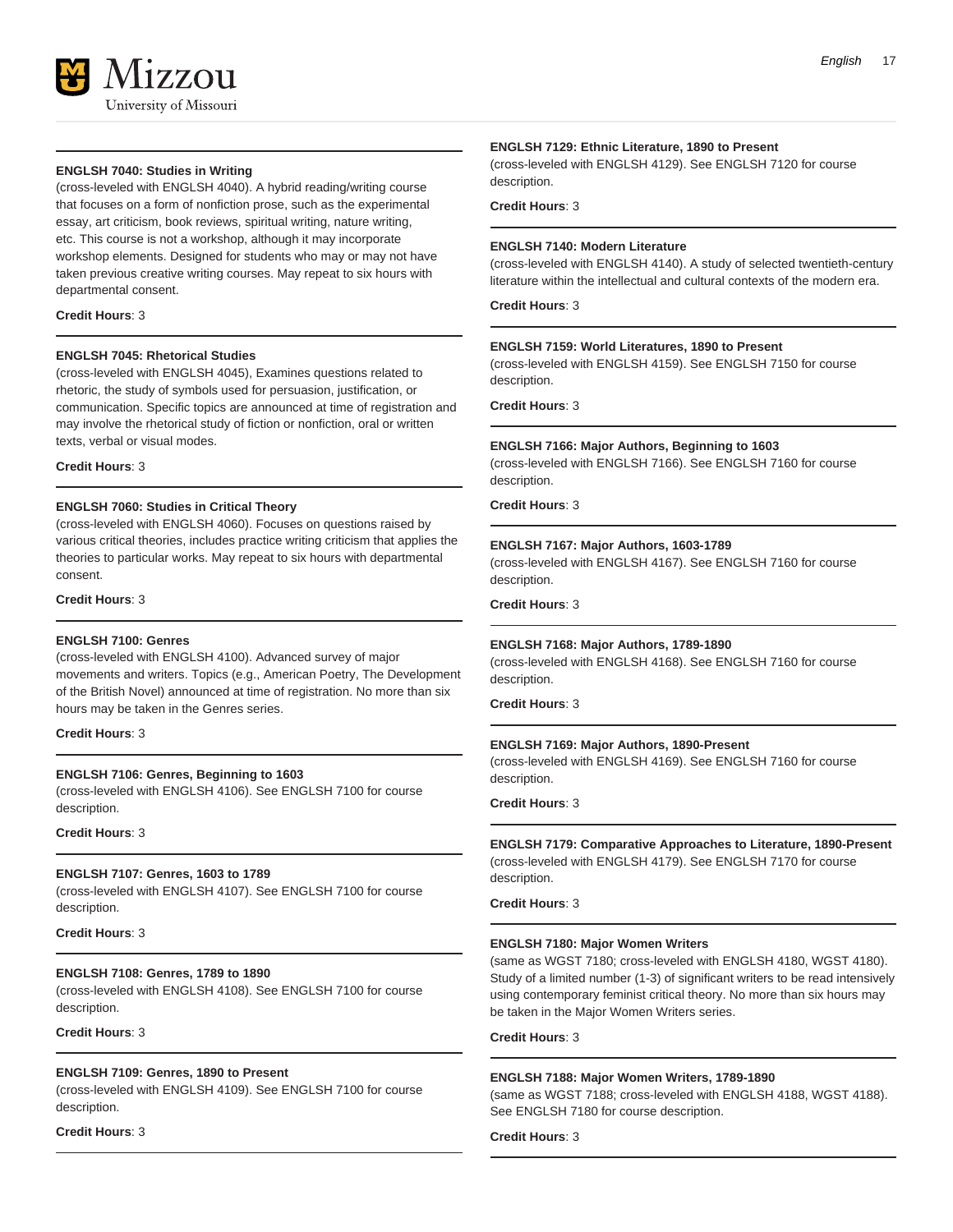#### **ENGLSH 7200: Introduction to Old English**

(same as LINGST 7200, MDVL\_REN 7411; cross-leveled with ENGLSH 4200, LINGST 4200, MDVL\_REN 4211). A beginning study of the Old English or Anglo-Saxon language in its cultural context, with emphasis on gaining a reading knowledge.

#### **Credit Hours**: 3

#### **ENGLSH 7206: Early Medieval Literature**

(same as MDVL\_REN 7105; cross-leveled with ENGLSH 4206, MDVL\_REN 4105). Readings in the literature of early medieval England (ca.500-ca.1100 C.E.). Specific topics (e.g., Women in the Early Middle Ages, Beowulf, Old English Heroic Poetry) announced at time of registration. May repeat to six hours with department's consent.

**Credit Hours**: 3

#### **ENGLSH 7210: Medieval Literature**

(cross-leveled with ENGLSH 4210). Topics (e.g., Age of Chaucer, Chivalry and Courtly Love, Allegory and Satire) announced at time of registration. May repeat to six hours with department's consent.

**Credit Hours**: 3

#### **ENGLSH 7220: Renaissance and 17th-Century English Literature**

(cross-leveled with ENGLSH 4220). Topics (e.g., The Metaphysical Poets, Themes in Shakespeare) announced at time of registration. No more than six hours may be taken in the Renaissance and Seventeenth Century Literature series.

**Credit Hours**: 3

#### **ENGLSH 7240: Restoration and 18th-Century English Literature**

(cross-leveled with ENGLSH 4240). Topics (e.g., Restoration Drama, Johnson and his Circle) announced at time of registration. May repeat to six hours with department's consent.

#### **Credit Hours**: 3

#### **ENGLSH 7250: 19th-Century English Literature**

(cross-leveled with ENGLSH 4250). Topics (e.g., Victorian Poetry, Non-Fiction Prose) announced at time of registration. May repeat to six hours with department's consent.

#### **Credit Hours**: 3

#### **ENGLSH 7260: 20th-Century British Literature**

(cross-leveled with ENGLSH 4260). Topics (e.g. Contemporary British Poets, The Post-War Novel) announced at time of registration. May repeat to six hours with department's consent.

#### **Credit Hours**: 3

#### **ENGLSH 7300: Early American Literature**

(cross-leveled with ENGLSH 4300). Topics (e.g., Narratives of Discovery and Exploration, The Puritan Heritage) announced at time of registration. May repeat to six hours with department's consent.

#### **Credit Hours**: 3

(cross-leveled with ENGLSH 4310). Topics (e.g., American Romanticism, Regionalism) announced at time of registration. May repeat to six hours with department's consent.

**Credit Hours**: 3

#### **ENGLSH 7320: 20th-Century American Literature**

(cross-leveled with ENGLSH 4320). Topics (e.g., American Poetry since T. S. Eliot, The Short Story) announced at time of registration. May repeat to six hours with department's consent.

**Credit Hours**: 3

#### **ENGLSH 7400: Studies in African Diaspora Literature**

(same as BL\_STU 7400; cross-level with ENGLSH 4400, BL\_STU 4400). Topics (e.g., African American Poetry, African Diaspora Drama) announced at time of registration. No more than six hours may be taken in the Studies in African Diaspora Literature series.

**Credit Hours**: 3

#### **ENGLSH 7409: Studies in African Diaspora Literature, 1890-to Present**

(same as BL\_STU 7409; cross-leveled with ENGLSH 4409, BL\_STU 4409). See ENGLSH 7400 for course description.

#### **Credit Hours**: 3

#### **ENGLSH 7420: Africana Womanism**

(same as BL\_STU 7420; cross-leveled with ENGLSH 4420, BL\_STU 4420). An intensive study of Africana Womanism, focusing on selected Africana women writers.

#### **Credit Hours**: 3

**Prerequisites:** graduate standing or instructor's consent. May be repeated to six hours with departmental consent

#### **ENGLSH 7480: Major African Diaspora Women Writers**

(same as WGST 7480, BL\_STU 7480; cross-leveled with ENGLSH 4480, BL\_STU 4480, WGST 4480). Study of selected African Diaspora women writers, focusing on texts originally in English. May be repeated for credit with departmental consent. Maximum of 6 hours for ENGLSH 7180 and ENGLSH 7480

**Credit Hours**: 3

**ENGLSH 7489: Major African Diaspora Women Writers, 1789 to 1890** (same as WGST 7489, BL\_STU 7489; cross-leveled with ENGLSH 4489, BL\_STU 4489, WGST 4489). See ENGLSH 7480 for course description.

#### **Credit Hours**: 3

#### **ENGLSH 7510: Creative Writing: Advanced Fiction**

(cross-leveled with ENGLSH 4510). An intensive writing workshop in which student stories and related literary texts receive close reading and analysis. Prerequisites: Any ONE of the following: ENGLSH 1510, ENGLSH 1520, ENGLSH 1530, ENGLSH 2510, ENGLSH 2520, or ENGLSH 2530.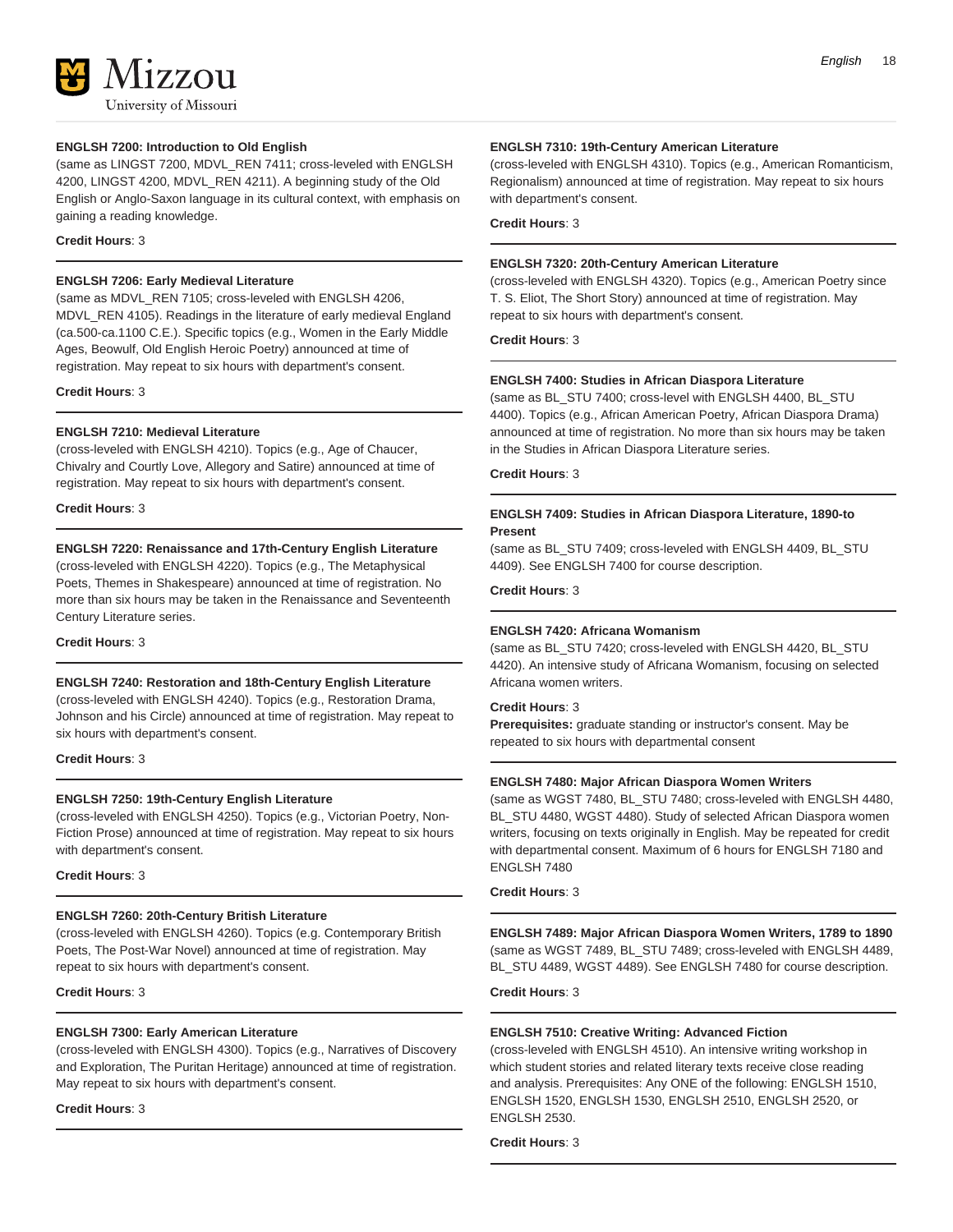

#### **ENGLSH 7520: Creative Writing: Advanced Nonfiction Prose**

(cross-leveled with ENGLSH 4520). An intensive writing workshop in which a student's creative nonfiction receives close reading and analysis. Prerequisites: Any ONE of the following: ENGLSH 1510, ENGLSH 1520, ENGLSH 1530, ENGLSH 2510, ENGLSH 2520, or ENGLSH 2530.

**Credit Hours**: 3

#### **ENGLSH 7530: Creative Writing: Advanced Poetry**

(cross-leveled with ENGLSH 7530). Poetry regarded as a mode of understanding. Poetic values related to other values. Practical consideration of verse techniques. Prerequisites: Any ONE of the following: ENGLSH 1510, ENGLSH 1520, ENGLSH 1530, ENGLSH 2510, ENGLSH 2520, or ENGLSH 2530.

**Credit Hours**: 3

#### **ENGLSH 7560: Advanced Playwriting: Problems**

(same as THEATR 7920; cross-leveled with ENGLSH 4650 and THEATR 4920). Advanced study of the writing process as applied to theatre, including theory and practice. Special playwriting problems and techniques.

#### **Credit Hours**: 3 **Prerequisites:** ENGLSH 3560

#### **ENGLSH 7570: Adaptation of Literature for the Stage**

(same as THEATR 7930; cross-leveled with ENGLSH 4570, THEATR 4930). Explores adaptation principles and practices with a variety of forms of literature that were not originally written for the stage.

#### **Credit Hours**: 3

**Prerequisites:** instructor's consent

#### **ENGLSH 7580: Adaptation of Literature for Film**

(same as FILMS\_VS 7935 and THEATR 7935; cross-leveled with ENGLSH 4935, FILMS\_VS 4935 and THEATR 4935). This upper division course will explore adaptation principles and practices with a variety of forms of literature that were not originally written for film.

#### **Credit Hours**: 3

#### **ENGLSH 7600: Structure of American English**

(same as LINGST 7600; cross-leveled with ENGLSH 4600, LINGST 4600). Introduction to English linguistics. Study of the grammar and pronunciation of contemporary English, with the major focus on syntax.

#### **Credit Hours**: 3

#### **ENGLSH 7610: History of the English Language**

(same as LINGST 7610; cross-leveled with ENGLSH 4610, LINGST 4610). Historical changes in the grammar and pronunciation of the English language from Old English to the present. Introduction to Indo-European origins of English.

**Credit Hours**: 3

#### **ENGLSH 7611: The Story of English: Medieval to Modern**

History of the English language, explored through literature, with an emphasis on its development from the early Middle Ages through the Early Modern period (ca. 500-ca. 1700).

#### **Credit Hours**: 3

#### **ENGLSH 7620: Regional and Social Dialects of American English**

(same as LINGST 7620; cross-leveled with ENGLSH 4620, LINGST 4620). The study of regional and social variation in pronunciation, vocabulary, and grammar of American English.

**Credit Hours**: 3

#### **ENGLSH 7630: Phonology**

(same as LINGST 7630; cross-leveled with LINGST 4630, ENGLSH 4630). Survey of the sound patterns of English and other languages.

#### **Credit Hours**: 3

**Recommended:** at least one course in linguistics

#### **ENGLSH 7640: Syntax**

(same as LINGST 7640; cross-leveled with LINGST 4640, ENGLSH 4640). Study of the properties of phrase-and sentence-level grammar, emphasizing English, with some comparison to other languages.

#### **Credit Hours**: 3

**Recommended:** at least one course in linguistics

#### **ENGLSH 7660: Historical Linguistics**

(same as LINGST 7420, ANTHRO 7420; cross-leveled with ENGLSH 4660, ANTHRO 4420, LINGST 4420). Methods of tracing the history of languages by glottochronology, and by comparative and internal reconstructions; cultural and linguistic implications of such reconstructions and of areal linguistics.

#### **Credit Hours**: 3

#### **ENGLSH 7670: Field Methods in Linguistics**

(same as LINGST 7870, ANTHRO 7870; cross-leveled with LINGST 4870, ENGLSH 4670, ANTHRO 4870). Intensive training in collection and analysis of data elicited from a native speaker of a non-Indo-European language. May be repeated for credit. Graded on A-F basis only.

#### **Credit Hours**: 4

**Prerequisites:** instructor's consent **Recommended:** 9 hours in linguistics

#### **ENGLSH 7700: Special Themes in Folklore**

(same as ANTHRO 7150; cross-leveled with ENGLSH 4770, ANTHRO 4170). Study of oral tradition from living cultures as well as literary works and mass media with roots in verbal art. Oral tradition is a form of human communication through which ideas, knowledge, art, and cultural material is received, preserved, and transmitted orally from one generation to another or from one person to another. May include such folklore genres as ballads, chants, folktales, jokes, legends, myths, proverbs, prose, or verses. Prerequisites: Instructor's consent

#### **Credit Hours**: 3

#### **ENGLSH 7770: Oral Tradition**

(same as ANTHRO 7170; cross-leveled with ENGLSH 4770, ANTHRO 4170). Study of oral tradition from living cultures as well as literary works and mass media with roots in verbal art. Oral tradition is a form of human communication through which ideas, knowledge, art, and cultural material is received, preserved, and transmitted orally from one generation to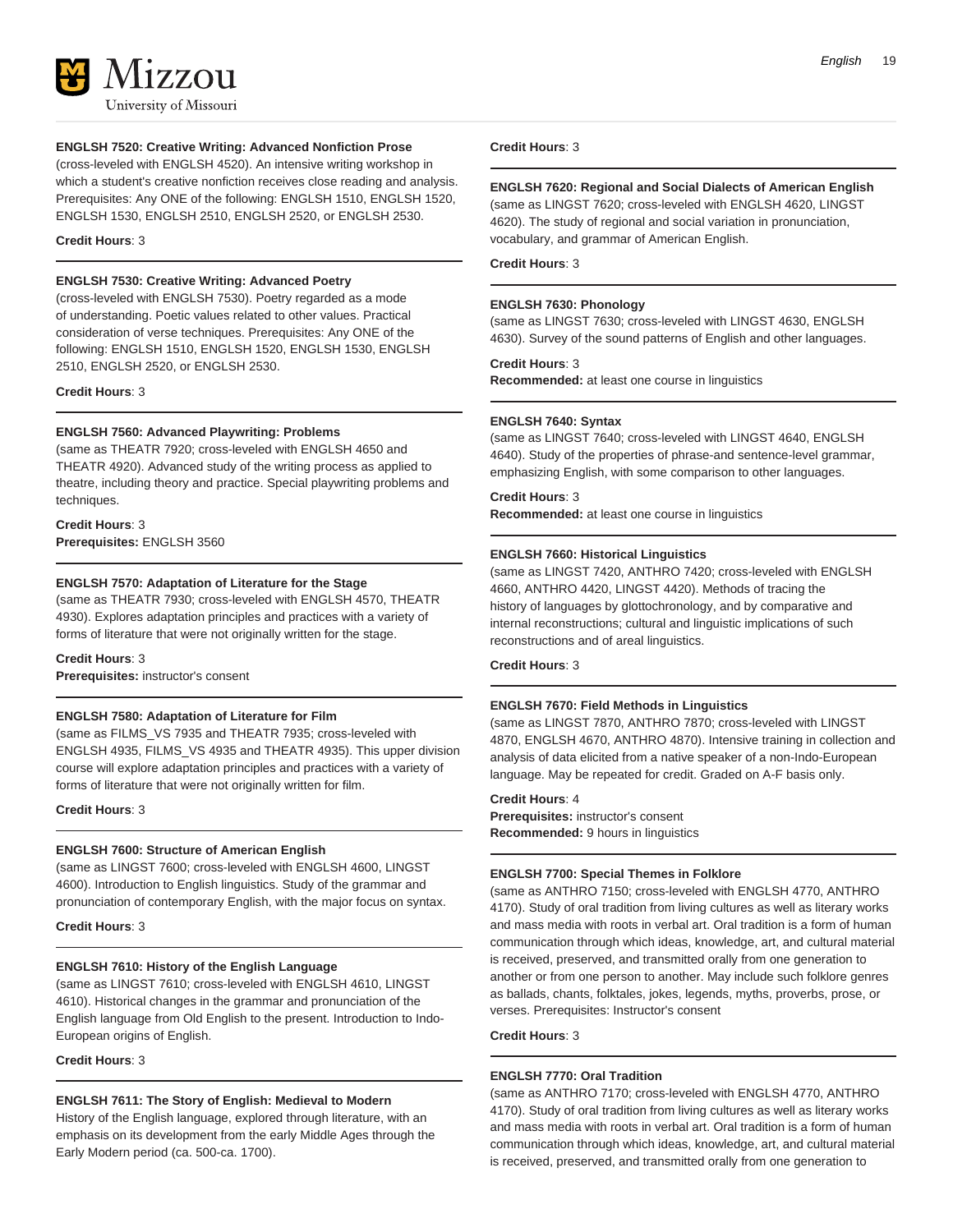

another or from one person to another. May include such folklore genres as ballads, chants, folktales, jokes, legends, myths, proverbs, prose, or verses.

#### **Credit Hours**: 3

**Prerequisites:** Instructor's consent

#### **ENGLSH 7780: Women's Folklore and Feminist Theory**

(same as WGST 7780; cross-leveled with ENGLSH 4780, WGST 4780). Examines folklore and artistic expression of women in relation to feminist theory and in multicultural contexts. Includes verbal genres (narrative/ song) as well as material genres (quilting/arts).

**Credit Hours**: 3

#### **ENGLSH 7820: Studies in Film Genre**

(cross-leveled with ENGLSH 4820, FILMS\_VS 4820). Topics (e.g. The Western, Film Noir) announced at time of registration. No more than six hours may be taken.

**Credit Hours**: 3

#### **ENGLSH 7840: Culture and Media**

(same as FILMS\_VS 7840; cross-leveled with ENGLSH 4840, FILMS\_VS 4840, DST\_VS 4840). Topics (e.g. Cinema and Imperialism, Indigenous Media, Ethnographic Documentary) announced at time of registration. No more than six hours may be taken for credit toward the major.

#### **Credit Hours**: 3

#### **ENGLSH 7938: Advanced Screenwriting: Styles**

(same as THEATR 7938; cross-leveled with ENGLSH 4938, THEATR 4938). Students develop advanced skills of screenwriting through a focus on non-realistic, non-linear dramatic writing styles in development of a full-length screenplay. Areas of study will include techniques of magic realism, symbolism, expressionism, absurdism, surrealism/dada, mythic/ fantasy, musicals, political docudrama, and science fiction.

**Credit Hours**: 3

#### **ENGLSH 7950: Internship in Publishing**

(cross-leveled with ENGLSH 4950). Offers practical experience working with a literary or scholarly publication edited or sponsored by faculty members.

**Credit Hour**: 1-3 **Prerequisites:** instructor's consent

#### **ENGLSH 8001: Topics in English-General**

Organized study of selected topics. Subjects and earnable credit may vary from semester to semester. Some sections may be graded either on A-F or S/U basis only.

**Credit Hour**: 1-3

#### **ENGLSH 8005: Introduction to Graduate Study**

Introduces entering MA and PhD students to the profession of English and the intellectual resources needed to complete their degrees successfully.

**Credit Hour**: 1

#### **ENGLSH 8006: Professional Issues in English Studies**

Introduces advanced graduate students to issues relevant to their professional training, including entering the job market and preparing work for publication. May be repeated for credit.

**Credit Hour**: 1-3

#### **ENGLSH 8010: Theory and Practice of Composition**

Current and historical theories of rhetoric and composition as applied to the teaching of college composition.

#### **Credit Hours**: 3

**Prerequisites:** department's consent

#### **ENGLSH 8020: The Theory and Practice of Teaching Literature**

This course is designed to acquaint students with the history, theory, and practice of teaching in undergraduate English classrooms.

**Credit Hour**: 1-3

#### **ENGLSH 8030: The Theory and Practice of Teaching Creative Writing**

Current and historical theories of Creative Writing pedagogy and its application in the creative writing classroom.

**Credit Hour**: 1-3

#### **ENGLSH 8040: Seminar in Rhetoric and Composition**

Topics (e.g., The Institutionalization of Rhetoric, Writing Across the Curriculum) announced at time of registration. May repeat to twelve hours with department's approval.

**Credit Hours**: 3

#### **ENGLSH 8050: Contemporary Critical Approaches**

A survey of contemporary professional critical methods, such as formalism, poststructuralism, feminism, Marxism, new historicism, psychoanalysis, identity studies, and cultural studies.

**Credit Hours**: 3

#### **ENGLSH 8060: Seminar in Criticism and Theory**

Principles and practices of selected critics. May repeat to twelve hours with department's consent.

**Credit Hours**: 3

#### **ENGLSH 8070: History of Criticism and Theory**

A survey of the history of literary criticism and theory. While comprehensive in scope, the course might focus on specific topics in the history of criticism, such as the dialectic between rhetoric and poetics, the rise of aesthetics, or the relation of art and culture to society. Figures studied will extend from early philosophers such as Plato and Aristotle, through eighteenth-century thinkers such as Kant and Johnson, up to present theorists such as Derrida and Butler.

**Credit Hours**: 3

#### **ENGLSH 8090: Masters Thesis Research**

Leads to preparation of masters thesis. Graded on S/U basis only.

**Credit Hour**: 1-99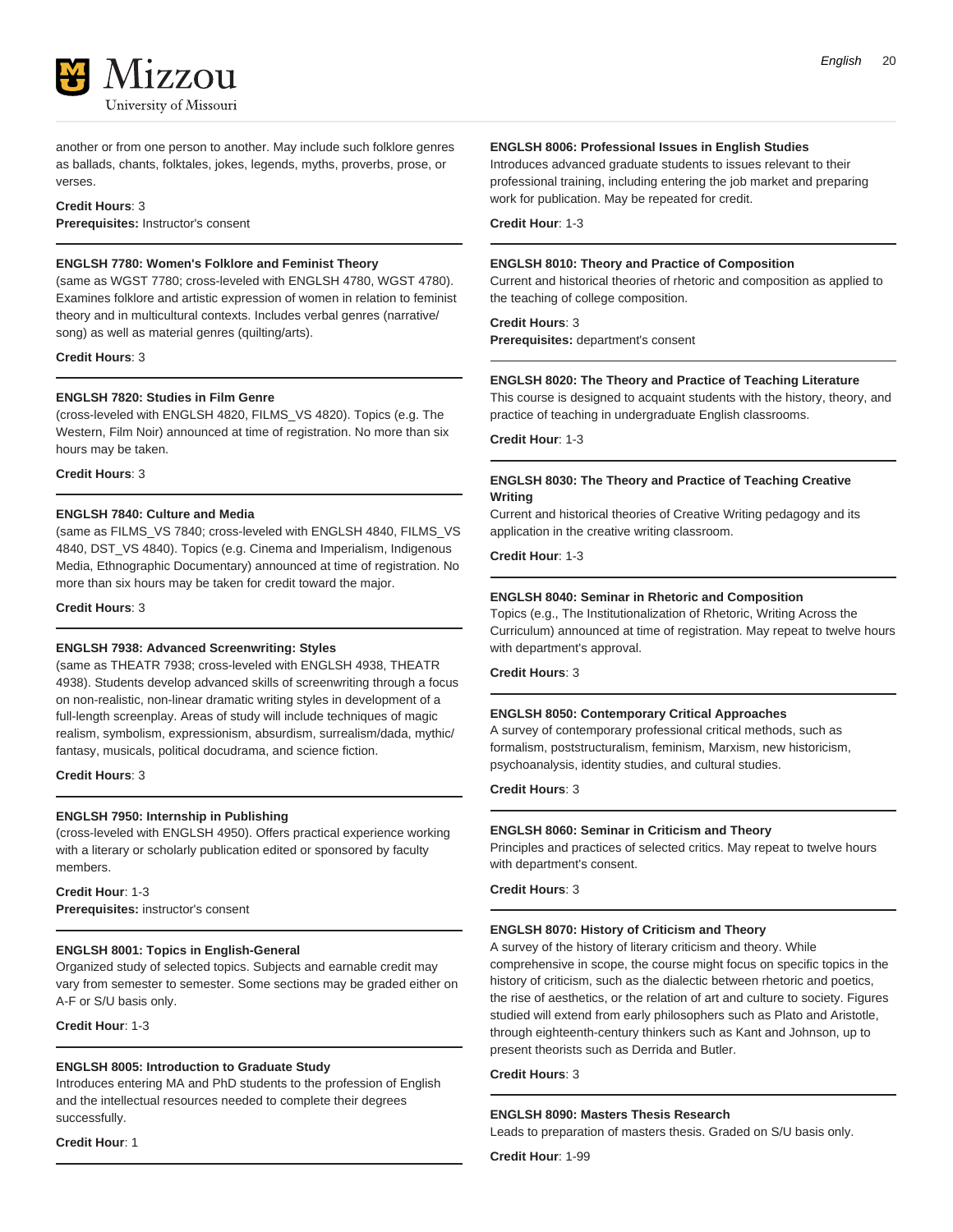#### **ENGLSH 8095: Problems in English**

Individual work not leading to preparation of dissertation.

#### **Credit Hour**: 1-99 **Prerequisites:** departmental consent

#### **ENGLSH 8110: Forms**

Topics (e.g., The Epic, The Epistolary Novel) announced at time of registration. May repeat to twelve hours with department's approval.

**Credit Hours**: 3

#### **ENGLSH 8200: Seminar in Old English Literature**

Topics in Old English or Anglo-Saxon literature, such as Beowulf, the Exeter Book poems, or the genres of elegy, Biblical narrative, or wisdom poetry. May repeat to twelve hours with department's approval.

#### **Credit Hours**: 3

**Prerequisites:** ENGLSH 4200 or equivalent

#### **ENGLSH 8210: Seminar in Middle English Literature**

Topics (e.g., Medieval Drama, Chaucer) announced at time of registration. May repeat to twelve hours with department's approval.

**Credit Hours**: 3

#### **ENGLSH 8220: Seminar in Renaissance British Literature**

Topics (e.g., Tudor and Stuart Drama, Shakespearean Tragedy) announced at time of registration. May repeat to twelve hours with department's approval.

**Credit Hours**: 3

#### **ENGLSH 8230: Seminar in 17th-Century British Literature**

Topics (e.g., The Metaphysical Poets, Restoration Drama) announced at time of registration. May repeat to twelve hours with department's approval.

#### **Credit Hours**: 3

#### **ENGLSH 8240: Seminar in 18th-Century British Literature**

Topics (e.g., The 18th-Century Novel, Historical and Biographical Prose) announced at time of registration. May repeat to twelve hours with department's approval.

**Credit Hours**: 3

#### **ENGLSH 8250: Seminar in 19th-Century British Literature**

Topics (e.g., The Later Romantics, Victorian Poetry) announced at time of registration. May repeat to twelve hours with department's approval.

**Credit Hours**: 3

#### **ENGLSH 8260: Seminar in 20th-Century British Literature**

Topics (e.g., Chief Contemporary Poets, Modernism and the Novel) announced at time of registration. May repeat to twelve hours with department's approval.

**Credit Hours**: 3

#### **ENGLSH 8310: Seminar in 19th Century American Literature**

Topics (e.g., The Transcendentalists, American Realism) announced at time of registration. May repeat to twelve hours with department's consent.

**Credit Hours**: 3

#### **ENGLSH 8320: Seminar in 20th-Century American Literature**

Topics (e.g., The African-American Novel, Chief Contemporary Poets) announced at time of registration. May repeat to twelve hours with department's consent.

**Credit Hours**: 3

#### **ENGLSH 8400: Seminar in African Diaspora Literature**

(same as BL\_STU 8400). Topic (e.g., Autobiography, Black Women Writers) announced at time of registration. May be repeated to 12 hours with departmental consent.

**Credit Hours**: 3

#### **ENGLSH 8500: The Writing Seminar**

Topics (e.g., Archival Materials, Appropriating Forms) announced at time of registration. May repeat to twelve hours with department's approval. Graded on A-F basis only.

**Credit Hours**: 3

#### **ENGLSH 8510: Advanced Writing of Fiction**

Advanced fiction writing designed for graduate students, with the intention of producing work of professional quality. May repeat to twelve hours with consent of instructor.

**Credit Hours**: 3

#### **ENGLSH 8520: Advanced Writing of Nonfiction Prose**

Advanced workshop in nonfiction prose for graduate students intending to produce professional quality work. May repeat to twelve hours with consent of instructor.

**Credit Hours**: 3

#### **ENGLSH 8530: Advanced Writing of Poetry**

Advanced poetry writing designed for graduate students with the intention of producing work of professional quality. May repeat to twelve hours with consent of instructor.

**Credit Hours**: 3

#### **ENGLSH 8560: Graduate Seminar in Playwriting**

(same as THEATR 8987). Seminar in theory, practice, and pedagogy of playwriting, students a mid-term in playwriting theory, a full-length play, a research paper, and a syllabus and lesson plans for an undergraduate playwriting course.

**Credit Hours**: 3

#### **ENGLSH 8600: Seminar in the English Language**

(same as LINGST 8600). Descriptive and historical studies of the English language. Topics (e.g., The Germanic Origins, Modern Syntactic Analysis) announced at time of registration. May repeat to twelve hours with department's approval.